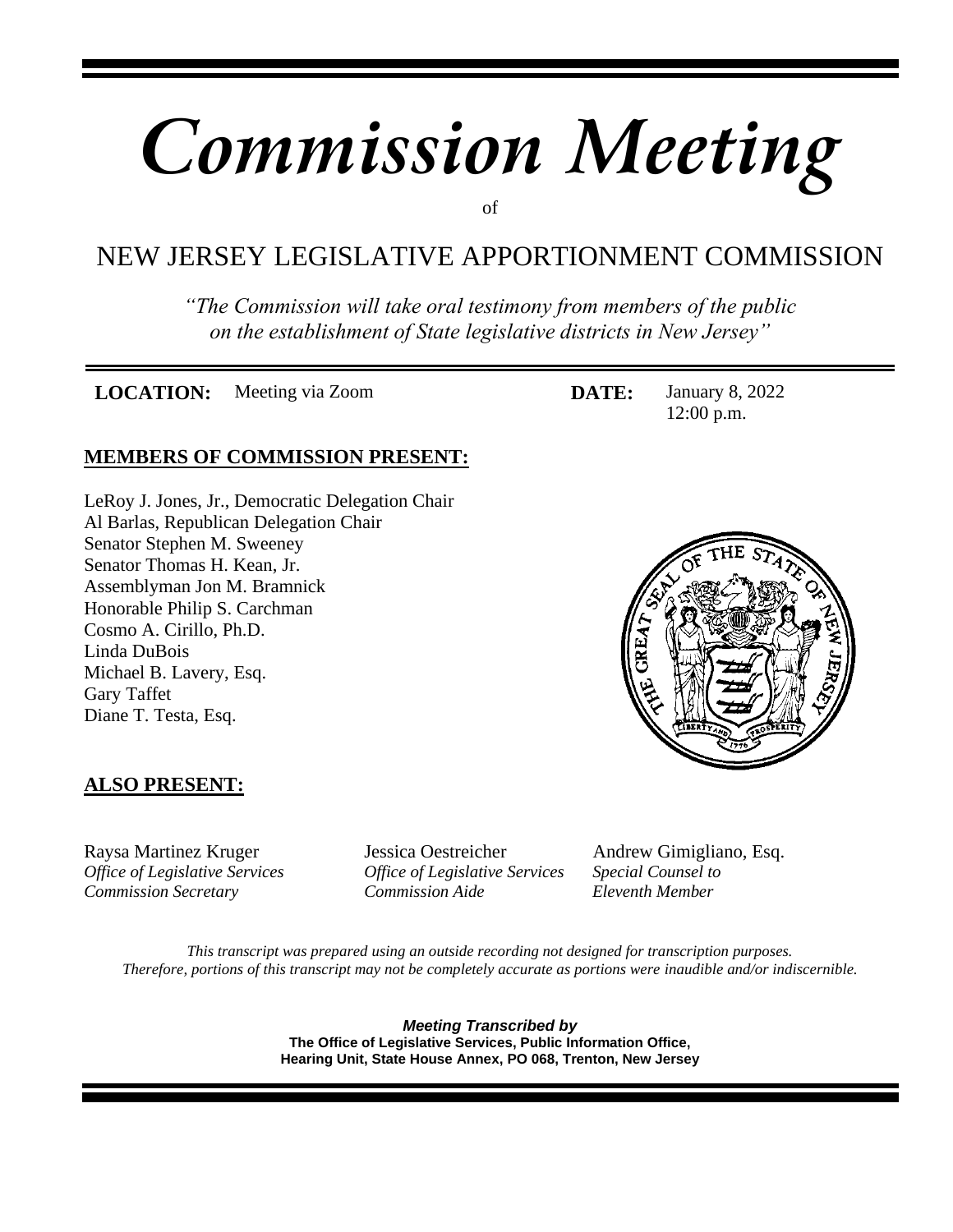#### **DEMOCRATIC MEMBERS**

LeRoy J. Jones, Jr. Chairman

Cosmo A. Cirillo Stephen M. Sweeney **Gary Taffet** Diane T. Testa



## **NEW JERSEY LEGISLATIVE** APPORTIONMENT COMMISSION STATE HOUSE ANNEX - P.O. BOX 068 - TRENTON, NJ 08625-0068

**APPOINTED ELEVENTH MEMBER** Philip S. Carchman

### \*REVISED **COMMISSION NOTICE**

#### TO: MEMBERS OF THE APPORTIONMENT COMMISSION

#### FROM: AL BARLAS, CHAIRMAN LEROY J. JONES, JR., CHAIRMAN

#### SUBJECT: **COMMISSION MEETING - JANUARY 8, 2022**

The public may address comments and questions to Raysa Martinez Kruger, Commission Secretary or make scheduling inquiries to Sophie Love, Secretary, at (609)847-3890. Written and electronic comments, questions and testimony submitted to the Commission by the public, as well as recordings and transcripts, if any, of oral testimony, are government records and will be available to the public upon request.

## The Apportionment Commission will meet \*remotely via Zoom on Saturday, January 8, 2022 at 12:00 PM.

The Commission will take oral testimony from members of the public on the establishment of State legislative districts in New Jersey. As required by the New Jersey Constitution, the Apportionment Commission is charged with redrawing the lines of the State's 40 legislative districts, from which the 40 Senators and 80 Members of the General Assembly are elected.

Members of the public may view the live proceedings via the New Jersey Legislature home at https://www.njleg.state.nj.us/ or via the Commission's page home page at https://www.apportionmentcommission.org/default.asp.

Those wishing to testify must register online in advance of the meeting at https://www.apportionmentcommission.org/schedule.asp. Registration is also available at https://www.njleg.state.nj.us/. Select January 8 on the calendar and click on Apportionment Commission for the registration link. Registrations must be received by Friday, January 7, 2022 at 3:00 PM. Upon successful registration, you will view a printable receipt on screen. At a later date, you will receive an email with instructions for testifying.

**REPUBLICAN MEMBERS** 

Al Barlas Chairman

Jon M. Bramnick Linda DuBois Thomas H. Kean, Jr. Michael B. Lavery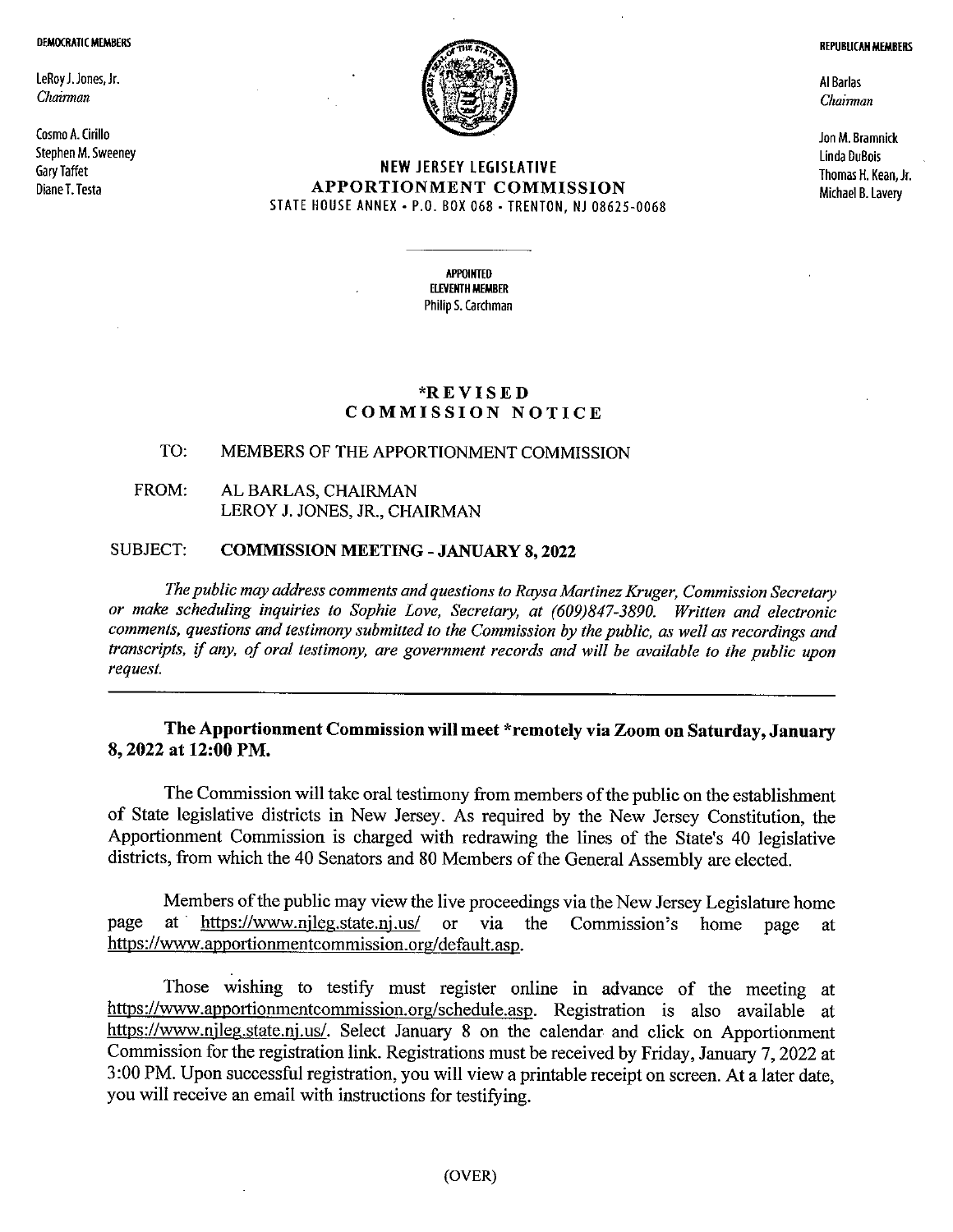**Apportionment Commission** Page 2 January 8, 2022

To ensure that all who wish to testify can do so, the Chair will limit public testimony to 5 minutes per person. Extra time will be allotted for those needing the assistance of a translator.

If you require language interpretation services to testify, please contact the Office of Legislative Services at  $(609)$  847-3890 to discuss and arrange for interpretation services in advance of the meeting.

You may also submit written testimony instead of, or in addition to, oral testimony by email to OLSaideAPPC@nileg.org by Friday, January 7, 2022 at 3:00 PM. Written testimony will be included in the Commission's record and distributed to all Commission members.

 $\ddot{\phantom{a}}$ 

 $\mathbf{r}$ 

**Issued 12/29/21** \*Revised 1/5/22

For reasonable accommodation of a disability call the telephone number or fax number above, or for persons with hearing loss dial 711 for NJ Relay. The provision of assistive listening devices requires 24 hours' notice. CART or sign language interpretation requires 5 days' notice.

For changes in schedule due to snow or other emergencies, see website http://www.njleg.state.nj.us or call 800-792-8630 (toll-free in NJ) or 609-847-3905.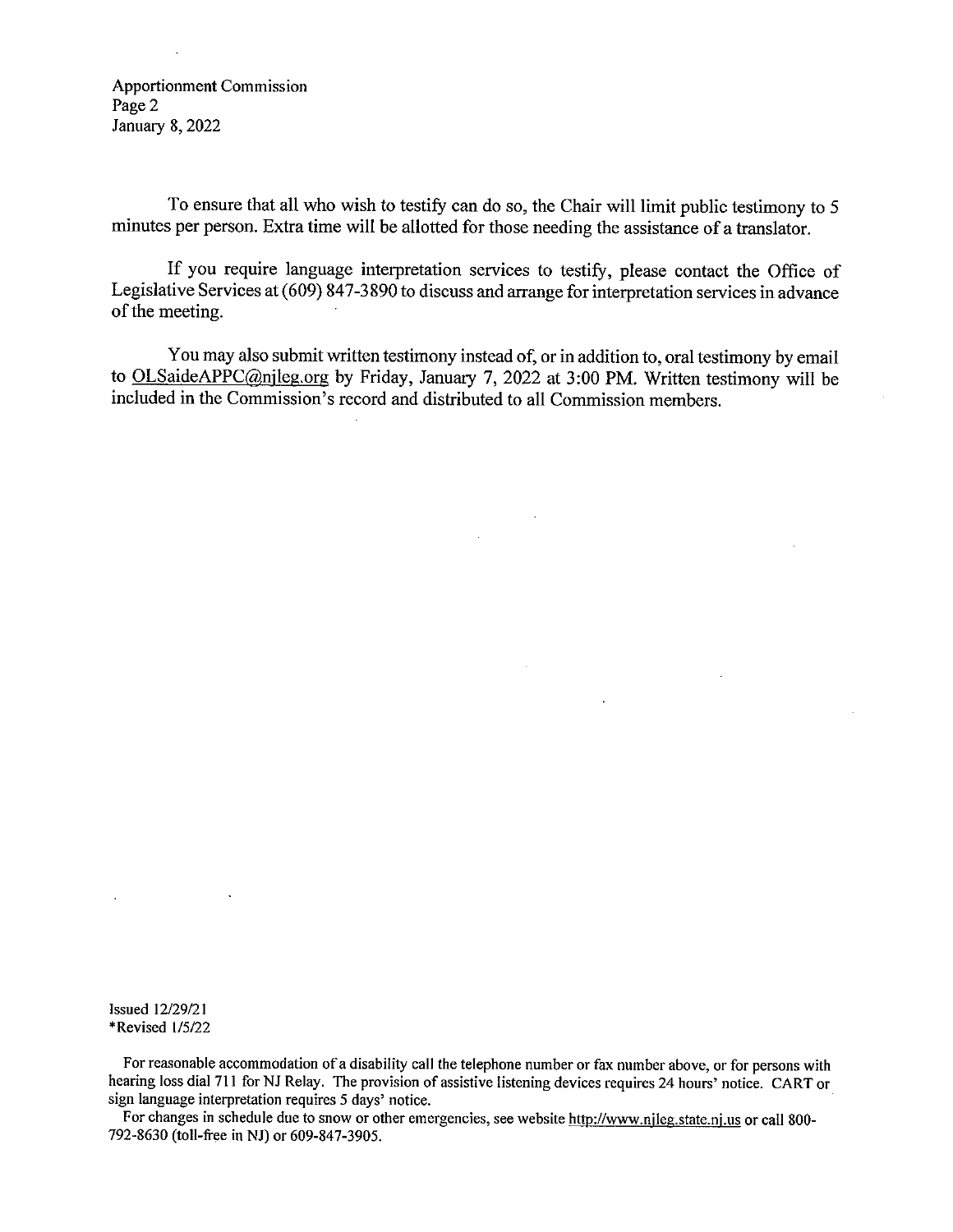# **TABLE OF CONTENTS**

| <b>Rachel Dawn Davis</b>                                           |    |
|--------------------------------------------------------------------|----|
| Public Policy and Justice Organizer                                |    |
| Waterspirit                                                        | 8  |
|                                                                    |    |
| Talib Morgan                                                       |    |
| Member                                                             |    |
| <b>Board of Directors</b>                                          |    |
| Social Justice Matters, Inc.                                       | 10 |
| Thomas Pender, Jr.                                                 |    |
| Treasurer                                                          |    |
| <b>Trenton Youth Council</b>                                       |    |
| National Association for the Advancement of Colored People (NAACP) | 11 |
|                                                                    |    |
| <b>Joan Peters</b>                                                 |    |
| Member                                                             |    |
| Board of Directors, and                                            |    |
| President                                                          |    |
| Social Justice Matters, Inc.                                       | 14 |
|                                                                    |    |
| <b>Keshawn Porter</b>                                              |    |
| <b>Assistant Secretary</b>                                         |    |
| Rowan University Chapter                                           |    |
| National Association for the Advancement of Colored People (NAACP) | 15 |
|                                                                    |    |
| Saneitta Wicks                                                     |    |
| Member                                                             |    |
| The College of New Jersey Chapter                                  |    |
| National Association for the Advancement of Colored People (NAACP) | 18 |
|                                                                    |    |
| Amy Winkler                                                        |    |
| Private Citizen                                                    | 20 |
|                                                                    |    |
| <b>APPENDIX:</b>                                                   |    |
| Testimony                                                          |    |
| submitted by                                                       |    |
|                                                                    |    |

Talib Morgan 1x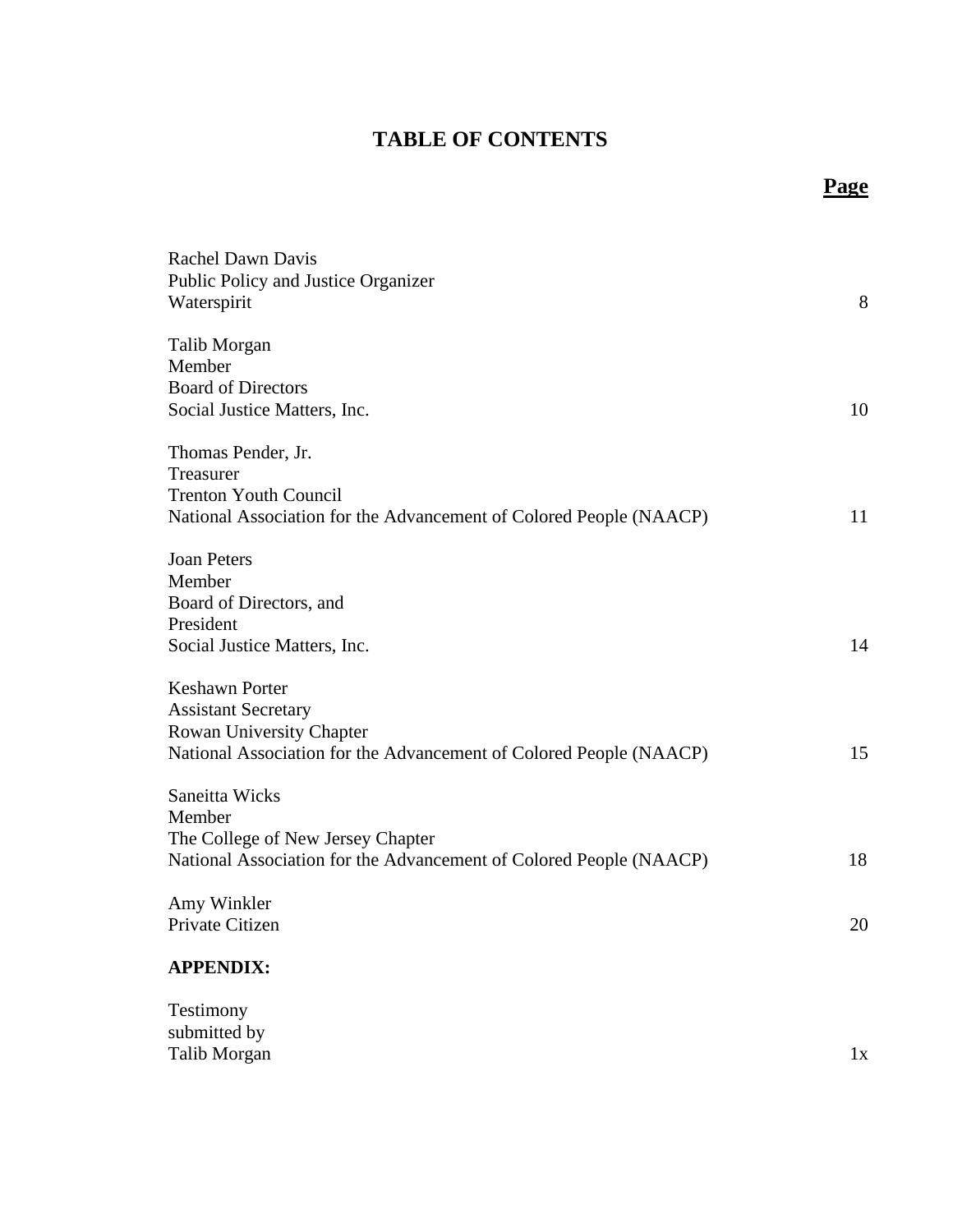# **TABLE OF CONTENTS (continued)**

# **APPENDIX (continued)**

|                                                                                   | <b>Page</b> |
|-----------------------------------------------------------------------------------|-------------|
| Testimony<br>submitted by<br>Joan Peters                                          | 2x          |
| Testimony<br>submitted by<br><b>Keshawn Porter</b>                                | 3x          |
| Testimony<br>submitted by<br>Amy Winkler                                          | 5x          |
| Testimony, plus map<br>submitted by<br><b>Christine Clarke</b><br>Private Citizen | 6x          |
| Testimony<br>submitted by                                                         |             |
| Cyria Olingou<br>Private Citizen                                                  | 8x          |
| pnf:1-23                                                                          |             |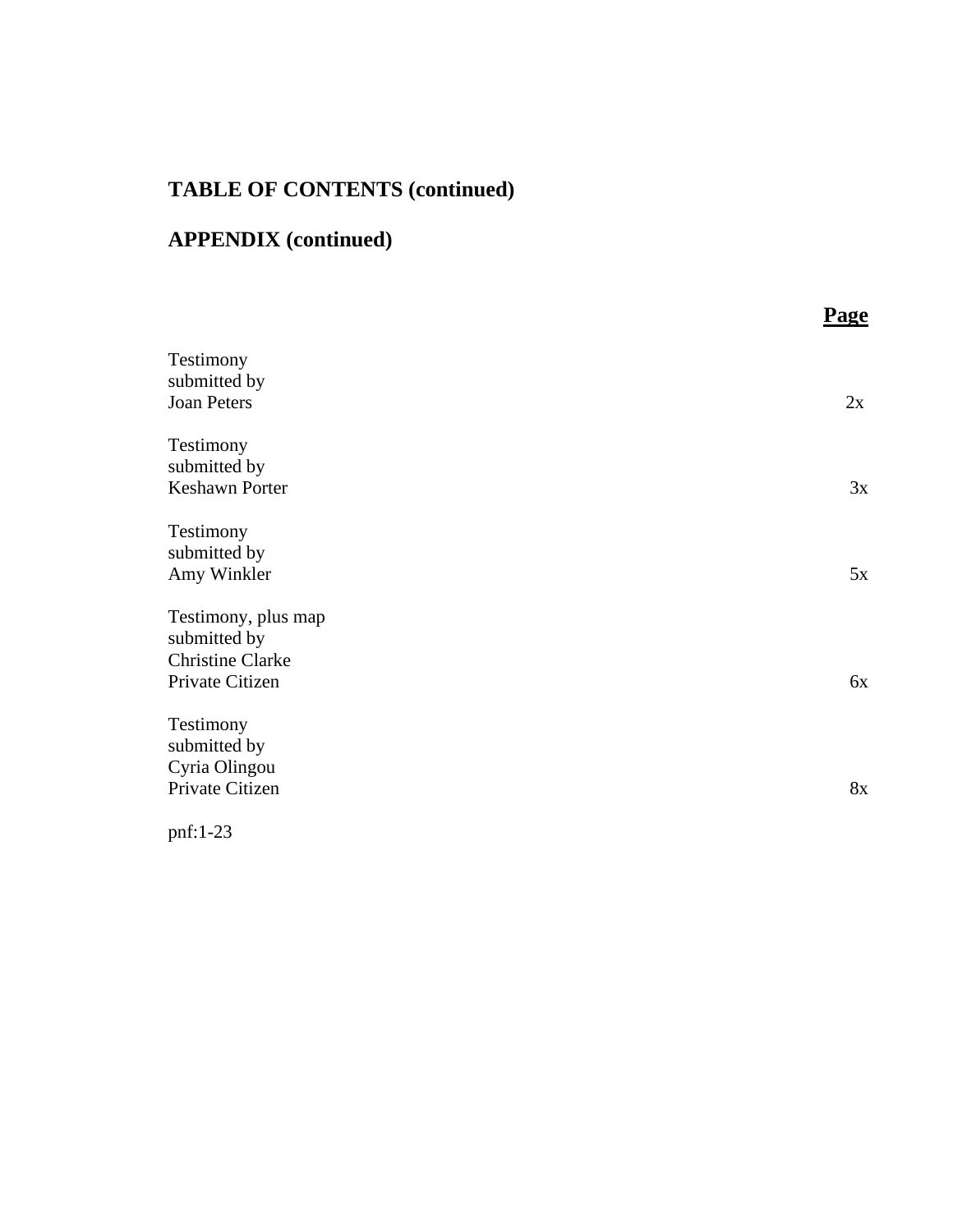**AL BARLAS (Republican Delegation Chair):** Good afternoon, everybody.

Welcome to our sixth public hearing of the Legislative Apportionment Commission.

Madam Secretary, would you like to call the roll?

MS. MARTINEZ KRUGER (Commission Secretary): Commissioner Testa.

MS. TESTA: Here.

MS. MARTINEZ KRUGER: Commissioner Taffet.

MR. TAFFET: Here.

MS. MARTINEZ KRUGER: Commissioner Sweeney.

SENATOR SWEENEY: Here.

MS. MARTINEZ KRUGER: Commissioner Lavery.

MR. LAVERY: Here.

MS. MARTINEZ KRUGER: Commissioner Kean.

SENATOR KEAN: Here.

MS. MARTINEZ KRUGER: Commissioner DuBois:

MS. DUBOIS: Here.

MS. MARTINEZ KRUGER: Commissioner Cirillo.

DR. CIRILLO: Present.

MS. MARTINEZ KRUGER: Commissioner Bramnick.

ASSEMBLYMAN BRAMNICK: Here.

MS. MARTINEZ KRUGER: Co-Chair Jones.

**LeROY J. JONES, Jr. (Democratic Delegation Chair):**  Present.

MS. MARTINEZ KRUGER: Co-Chair Barlas.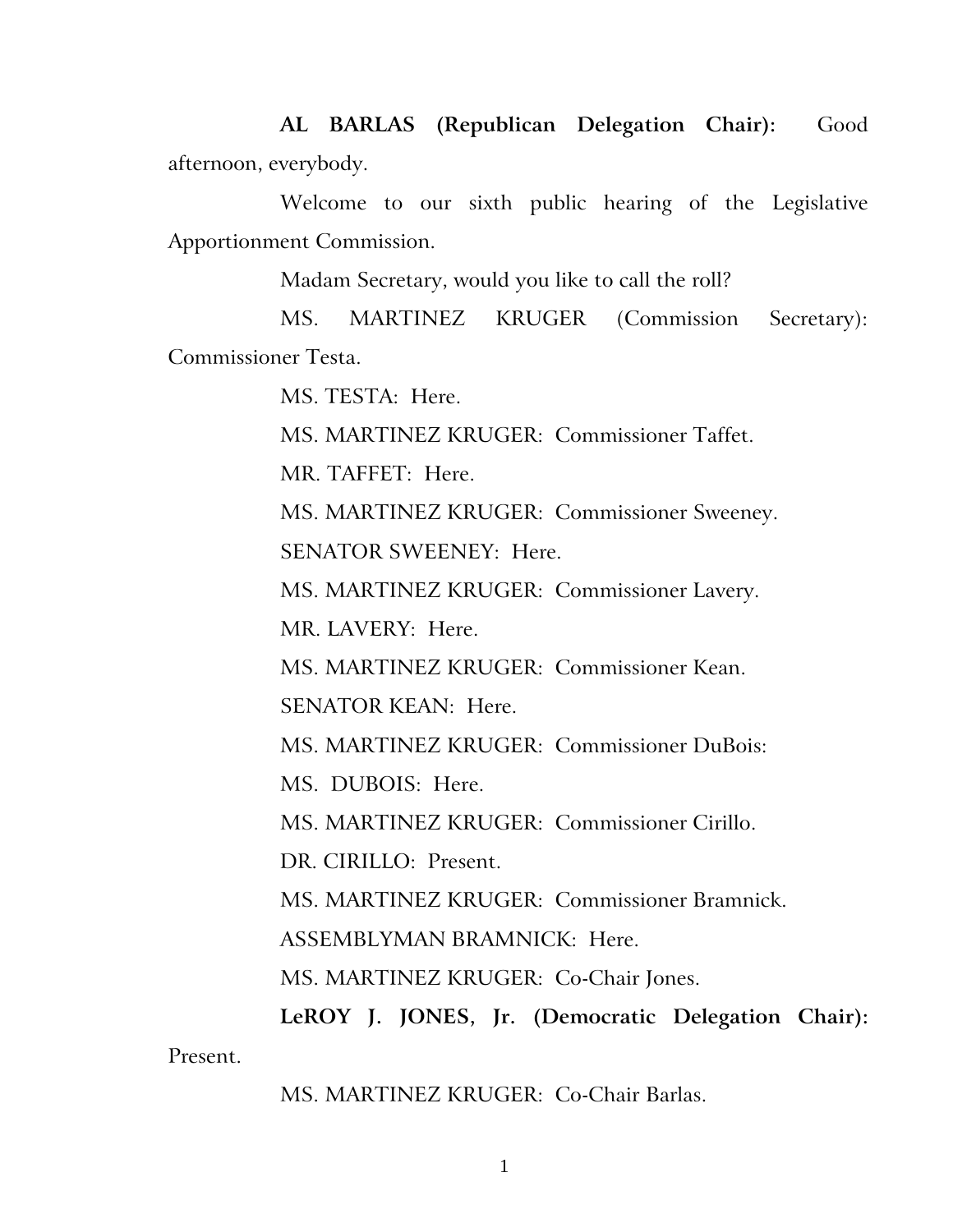MR. BARLAS:Here.

MS. MARTINEZ KRUGER: And 11th Member Carchman.

**JUSTICE PHILIP S. CARCHMAN (Eleventh Member):**  Present.

MR. BARLAS: So welcome, everybody.

Before we get into the public comment portion of our hearing-- First, our 11th Member, Judge Carchman, has some remarks he'd like to read into the record.

So Judge, the floor is yours.

JUSTICE CARCHMAN: Thank you, and thank you to the Chairs, and members of the Commission; and, most important, the public, all of whom are participating in this very important process.

The Commission has requested that I outline and describe the standards that will inform my vote on the final legislative map.

But before addressing the standards individually, I want to share some general observation about the apportionment process, and the array of applicable standards.

Apportionment is a complex undertaking, which requires harmonizing competing factors. At its core, apportionment is about the public interest -- drafting a map that fairly represents the people of the State of New Jersey. My view is that the Commission cannot look only to the past to draw a new map, but also must look at the present to how New Jersey has changed over the past decade; and towards the future, to how the new map will represent the population of our ever-changing State.

We must recognize the demographic changes that have shaped New Jersey over the past 10 years. Although there are many, I highlight two.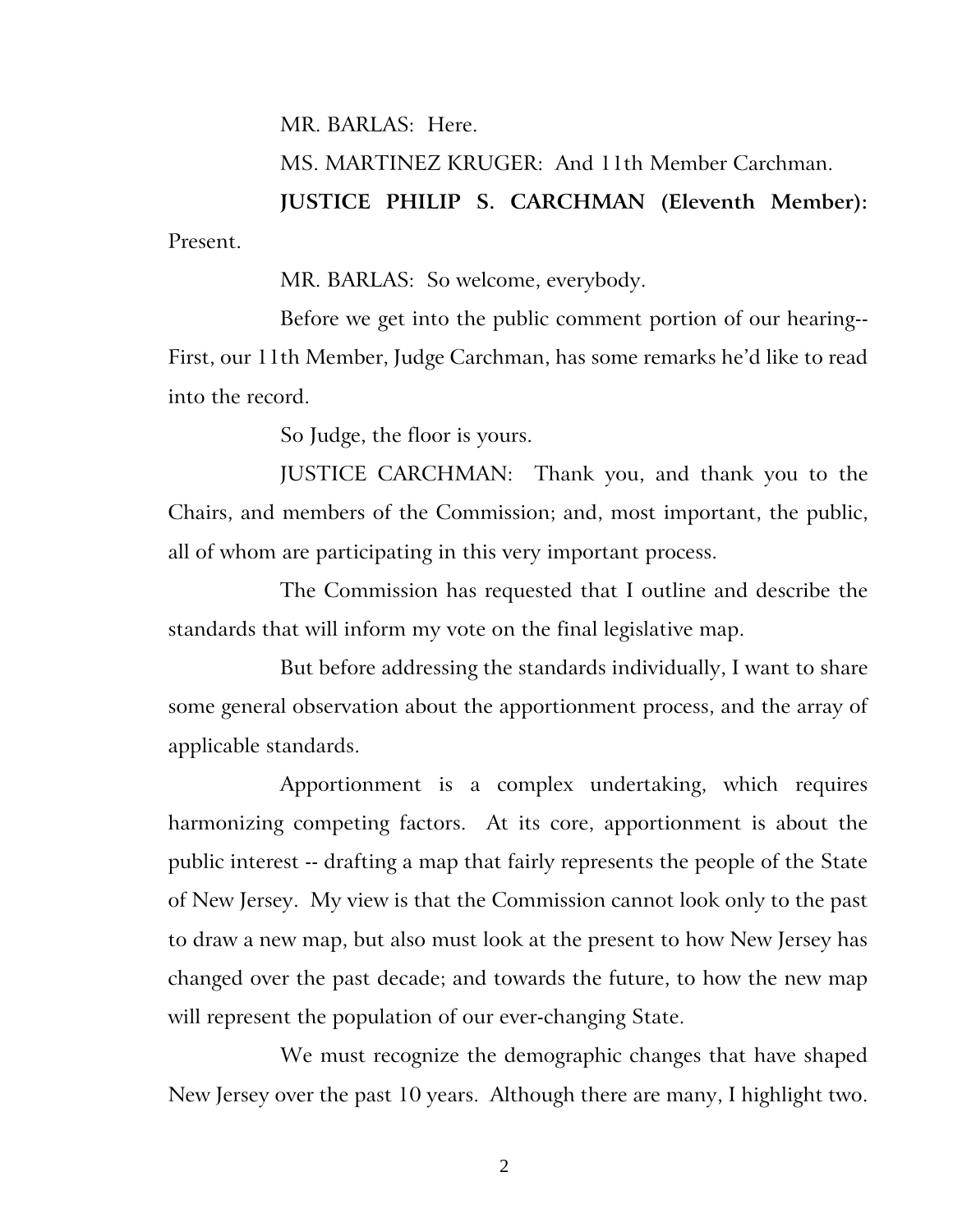First, New Jersey's population shift from south to north; and second, the increase in New Jersey's minority population.

The present minority population of New Jersey collectively now approximates 48 percent. Both changes must impact this apportionment cycle.

One other change bears mentioning. Recent legislation requires that incarcerated individuals shall be deemed residents of their home districts, not the districts of their place of incarceration.

With regards to apportionment standards, the Constitution of the United States mandates that New Jersey's 40 districts must be of nearequal size in population. Our State Constitution requires that the districts be compact, contiguous, and preserve municipal boundaries. And the map must comply with Section 2 of the Federal Voting Rights Act of 1965.

The remaining standards -- recognition of communities of interest, competitiveness, continuity of representation, and partisan fairness -- while not constitutionally mandated, have been recognized as integral to the drafting and evaluation of a viable map. Critically, however, the remaining standards allow for some discretion in their application.

I view each of these standards as necessary to my role; but I recognize that the standards may be weighed and valued in their application differently by different people.

While some may view the standards as separate and discreet, I see them as integrated so that no one standard can dominate to the exclusion of the others.

Tensions exist between some of the standards, but no absolutists view of one standard can negate the application of the other standards.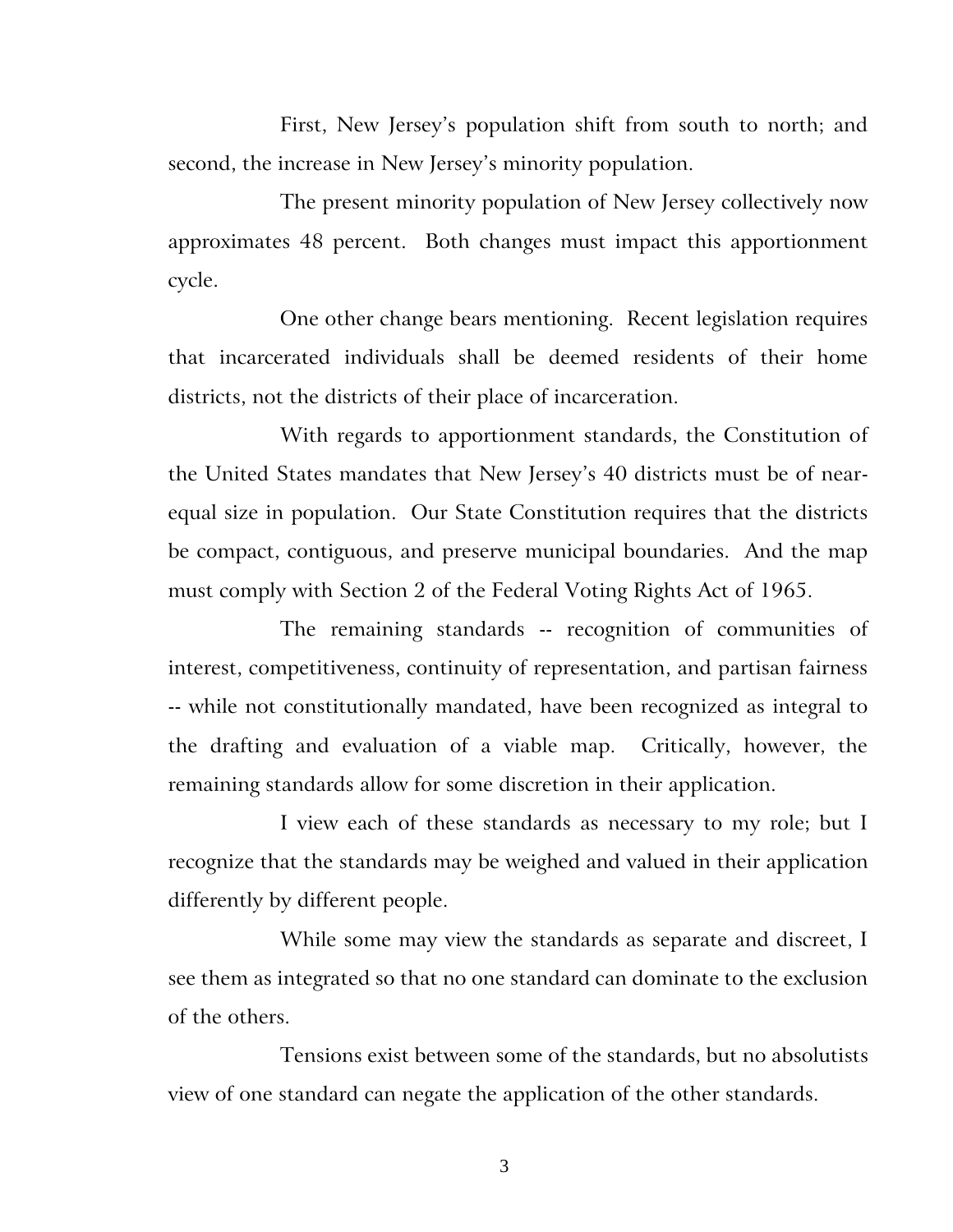I view my charge, as the 11th member of this Commission, to apply the standards without reference to partisanship to ensure that our next legislative map best reflects the people of New Jersey of 2022, and for the next decade.

It is with these thoughts in mind that I address each standard individually, starting with the constitutional requirement.

Equal population: As I noted earlier, the United States Constitution requires that each of the proposed districts be of equal population to ensure that each vote carries the same weight. "One person, one vote" is the critical tenet of the apportionment process.

According to the latest Census, the population of New Jersey is 9,283,016, and this does not include the 5,978 people indicated as residing at an unknown location in New Jersey. And therefore, each of the required 40 legislative districts should have a population of approximately 232,075 people. Recognizing that it is virtually impossible for each district to be identical in population, the law permits a deviation of up to 5 percent -- that is, 2.5 percent above and 2.5 percent below the required district size. Districts should be drawn to achieve that result. Now, I recognize that there is some Federal case law that has been tolerant of a greater deviation, but absent extraordinary circumstances, we should adhere to the 5 percent deviation.

Municipal boundaries: With the exception of Newark and Jersey City, whose populations exceed that of a single legislative district, municipalities cannot be split among districts.

Contiguity: The New Jersey Constitution requires that the districts be contiguous; they must be connected. Although this may present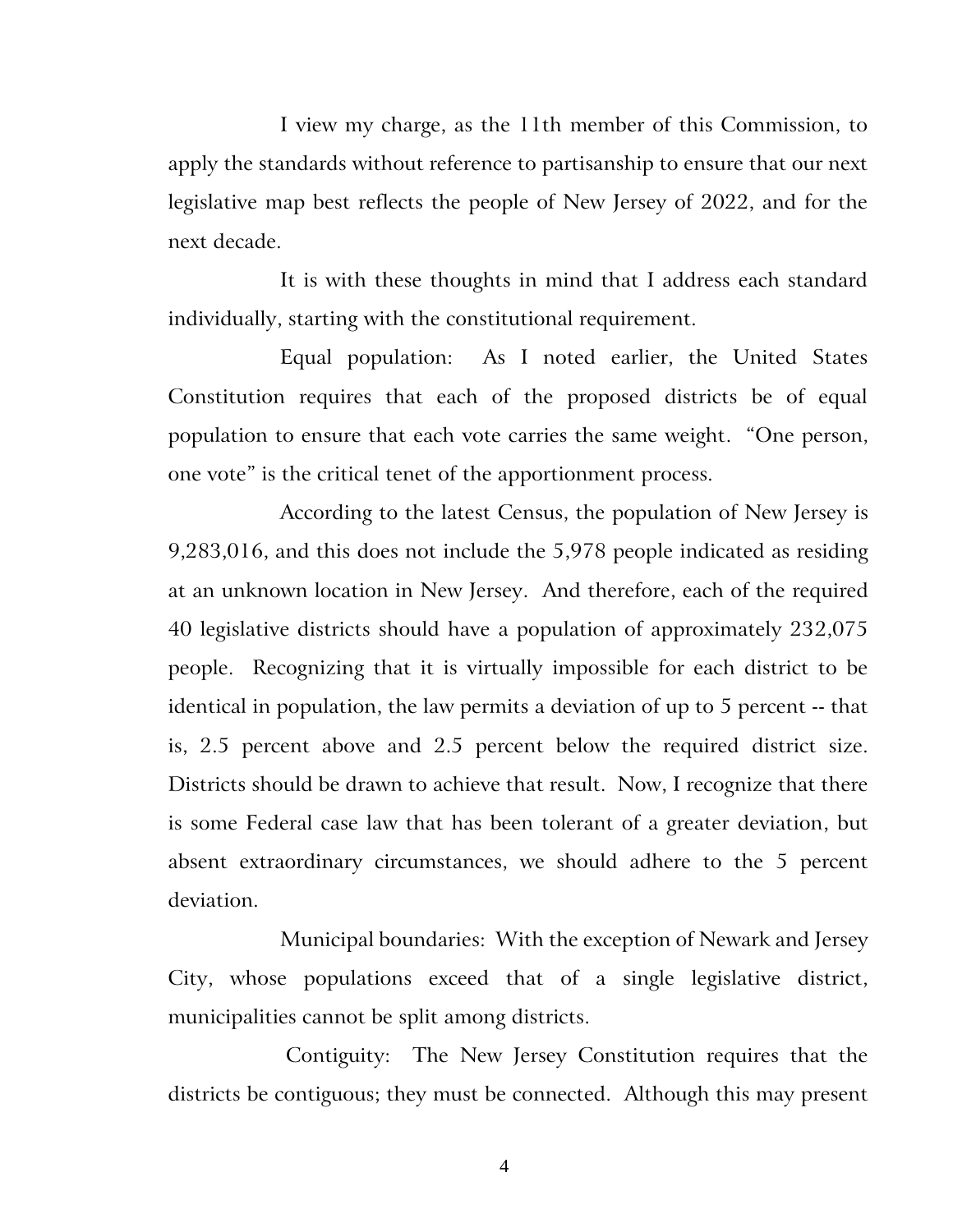some challenges where municipalities are separated by waterways or major highways, I do not see this as an impediment to appropriate district configuration. All legislative districts, therefore, should be contiguous.

Compactness: The State Constitution also requires legislative districts to be as compact as possible. This standard presents a greater challenge than contiguity because the requirement to preserve municipal boundaries will result in some irregular-shaped districts. This standard should be adhered to as long as it does not adversely impinge on the other apportionment standards.

Section 2 of the Voting Rights Act of 1965: Of particular importance to New Jersey and its growing minority population, Section 2 of the Voting Rights Act of 1965 prohibits voting practices that result in citizens being denied equal access to the political process on account of race, color, or membership in a language minority group. Section 2 also prohibits adopting or maintaining voting practices for the purpose of disadvantaging citizens on account of race, color, or membership in a language minority group.

To fulfill New Jersey's obligation under Section 2 of the Voting Rights Act, New Jersey's next legislative map should include *opportunity-toelect* legislative districts that provide racial or language minorities a reasonable opportunity to participate in the political process and elect representatives of their choice, either alone or in concert with other voters. Except as otherwise noted, race should be considered only as necessary to comply with Section 2 and should be narrowly tailored to satisfy these mandates.

Communities of interest: The map should recognize communities of interest, which are neighborhoods, communities, or groups of people who share common values, goals, and concerns, such as cultural,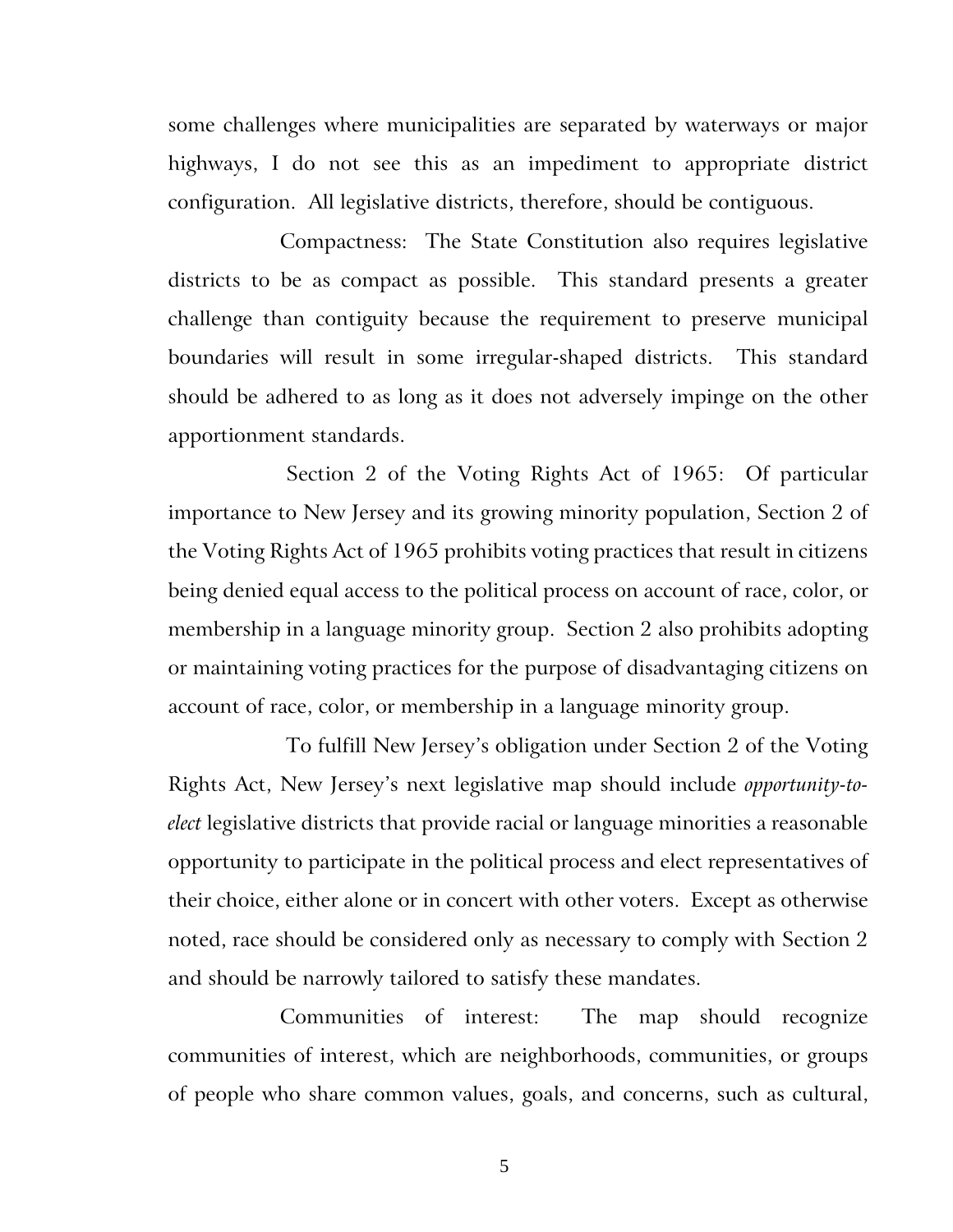ethnic, linguistic, economic, or religious interests; or shared infrastructure concerns, shared environmental concerns, or shared industry. Communities of interest, however, should not be based on political considerations, such as partisan affiliation or loyalty to a particular incumbent.

The increasing diversity of New Jersey's population makes identification and analysis of communities of interest critical to drafting a legislative map. Based on New Jersey's geographic and demographic diversity, the State's communities of interest are many. Although the preservation of communities of interest cannot displace mandatory apportionment principles, to the extent possible districts should be created to preserve communities of interest. Packing or cracking any particular portion of the population should not be done under the guise of creating communities of interest.

Competitiveness: Competitiveness should be applied to ensure that those participating in the political process have a real opportunity to choose a legislator who reflects the will of the voter. But this standard has limitations. Competitiveness in all districts is unrealistic; and other standards -- such as equal population, preservation of municipal boundaries, compliance with Section 2 of the Voting Rights Act, and recognizing communities of interest -- militate against viewing competitiveness as the dominate standard.

The map should strive for competitive districts; but competition should not be used to diminish other standards, and competitiveness should not be applied solely for partisan advantage.

Continuity of representation: There is a substantial benefit to the citizenry of New Jersey to maintain a modicum of stability in the core of legislative districts.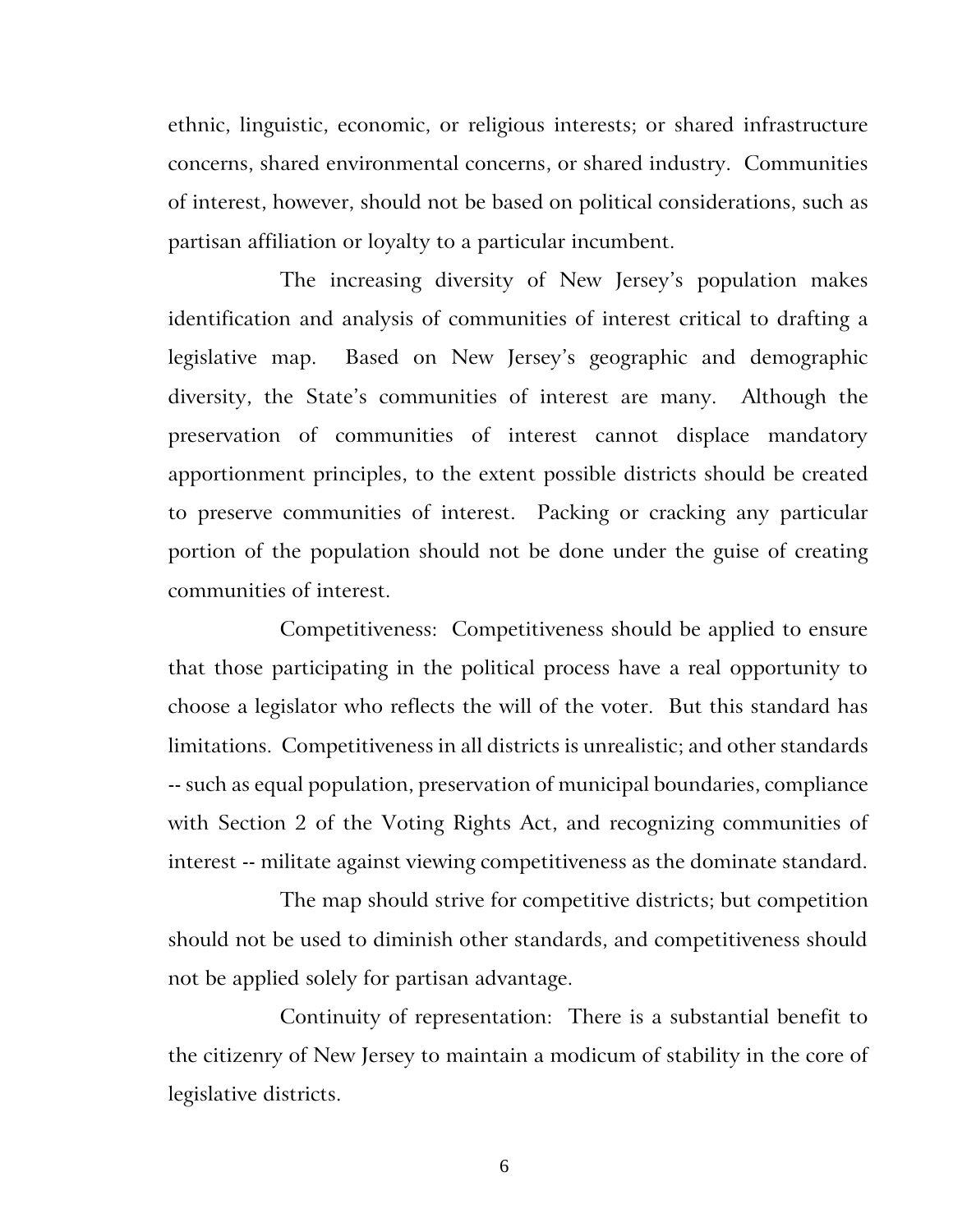Interaction with legislators and knowing one's legislative district has value and should not be discounted. District disruptions every 10 years do little to further citizen involvement and confidence in the political process. Unless necessary to meet other standards, cores of existing districts should be maintained.

As with competitiveness, however, continuity of representation should yield if it impairs the application of other standards, and it should be applied without partisan aims. Districts should not be drawn simply for the sake of protecting incumbents.

Finally, creating districts where incumbents must compete against each other, unless necessary to meet other standards, should be minimized.

Partisan fairness: No district or map should be drawn solely to favor or disfavor a political party or the election of any person. The parties should be treated fairly and consistent with the other standards.

The new map should reflect the demographic changes that have taken place in the past 10 years -- the increase in total population, the increase in minority population, and the shift of population from the southern part of New Jersey to the north. Like competitiveness, partisan fairness should not be applied for partisan advantage. The demographic shifts in population may benefit a particular party, and that cannot result from a failure to weigh and consider the other standards.

Fairness requires a map that does not inherently favor one party over the other for the next decade. Fairness also requires a map that includes districts that may shift with changing political tides.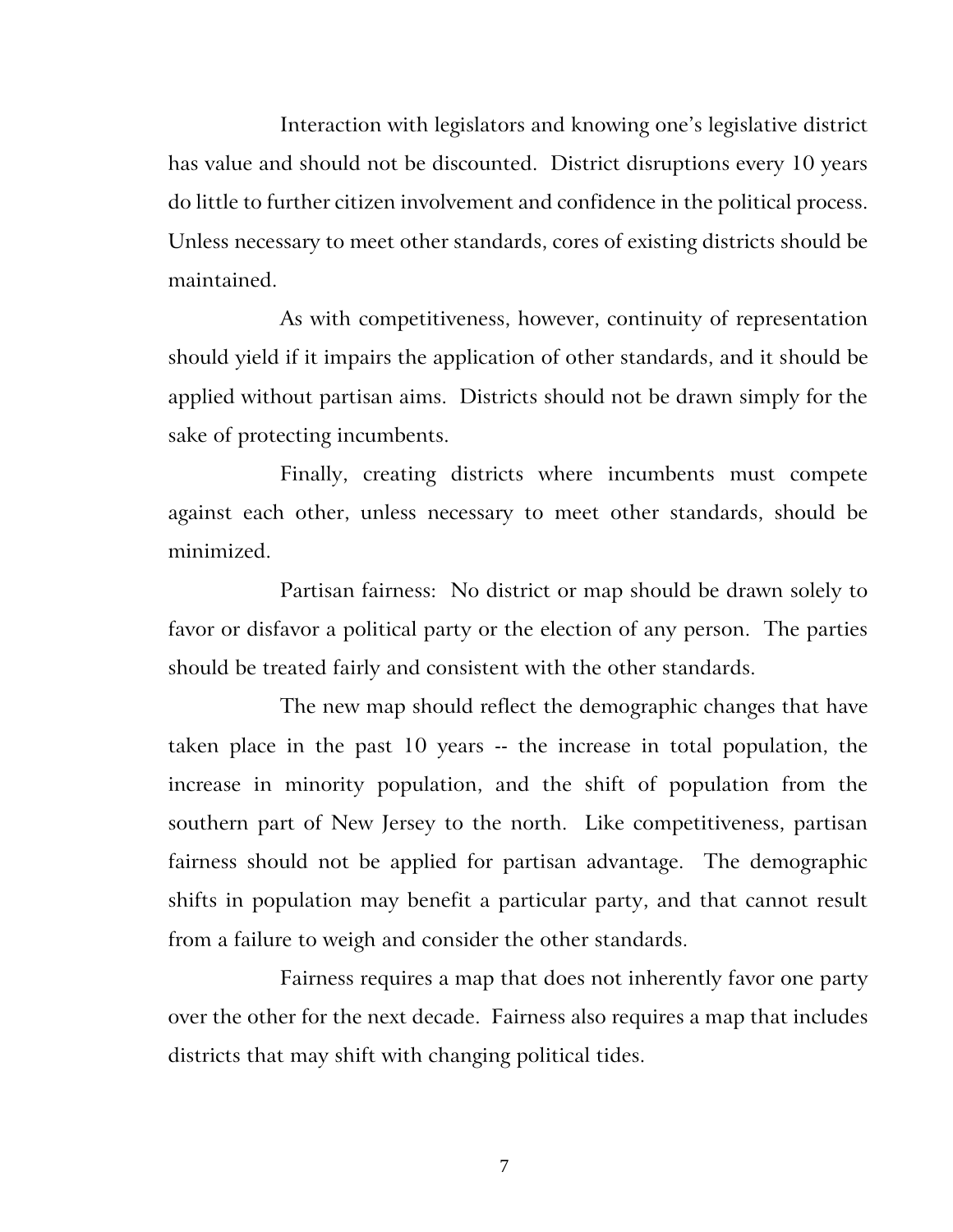The objective of the apportionment process is to provide a map that is fair to the residents of the State of New Jersey. While political parties may benefit from apportionment, that benefit can only be a byproduct of a process that serves, first and foremost, the entire population of New Jersey. Ensuring that result is the charge of the Commission and, most assuredly, my role as the 11th member.

Thank you very much.

MR. BARLAS: Thank you, Judge Carchman; we really appreciate your remarks, and you providing this to us in advance of the meeting.

So we'll now shift to the public portion of the hearing.

Madame Secretary, first person.

MS. MARTINEZ KRUGER: Mr. Chairman, would you like to go using the spreadsheet, which is alphabetical, or do you want to go in the order of registration?

MR. BARLAS: Let's go alphabetical.

MS. MARTINEZ KRUGER: Okay.

The first speaker present would be Ms. Rachel Davis, followed by Mr. Talib Morgan.

**R A C H E L D A W N D A V I S:** Hi, good morning.

Thank you, Commission and staff, for this opportunity to share testimony.

My name is Rachel Dawn Davis, and I'm the Public Policy and Justice Organizer for Waterspirit. Waterspirit is a nonpartisan, nonprofit ministry of the Sisters of St. Joseph of Peace, and we work to center equality and justice around water-related policies at every level of government on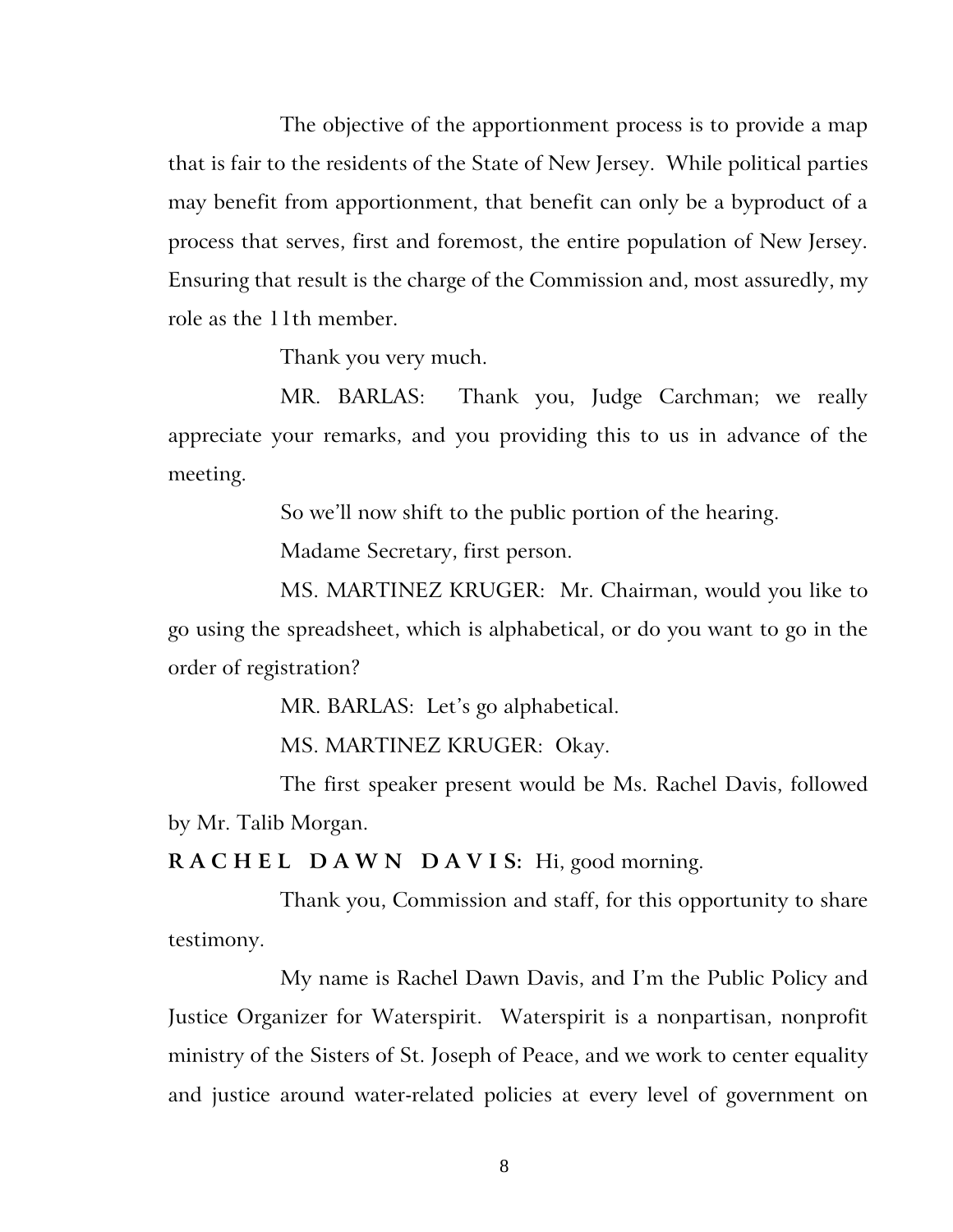Earth. We focus on the interconnectedness of all life, and the issues in which we work are intertwined. Democracy, like water, is fluid.

We are glad to partake as part of the Fair Districts New Jersey Coalition. New districts should be drawn that reflect the fact that New Jersey's population growth has been overwhelmingly concentrated among New Jersey's communities of color.

These communities are only growing, and the Apportionment Commission must ensure these communities are receiving equitable representation that reflects and respects this growth in the next legislative map. Accessibility is essential to ensuring all New Jersey voices are heard.

It is vital that the New Jersey Apportionment Commission release draft maps and allow public comment on their proposals.

We specifically want to highlight the opportunity to keep together, and not split up, indigenous communities; for example, Lenape and Ramapo, who are still here, whose land we all occupy.

Almost half of New Jersey residents are people of color, but less than a quarter of this Commission is. As I pointed out in November, the majority of this Commission is made up of white men, despite being around a quarter of New Jersey residents.

Regardless of this malapportionment -- which has been going on for so long -- we still believe this Commission can make decisions that reflect the needs and perspectives of all New Jersey residents, to ensure that people who are not well represented on this Commission are not only encouraged, but empowered, to participate in the process.

Currently, the Commission is falling short with respect to the transparent changes, which future generations of New Jerseyans so deserve.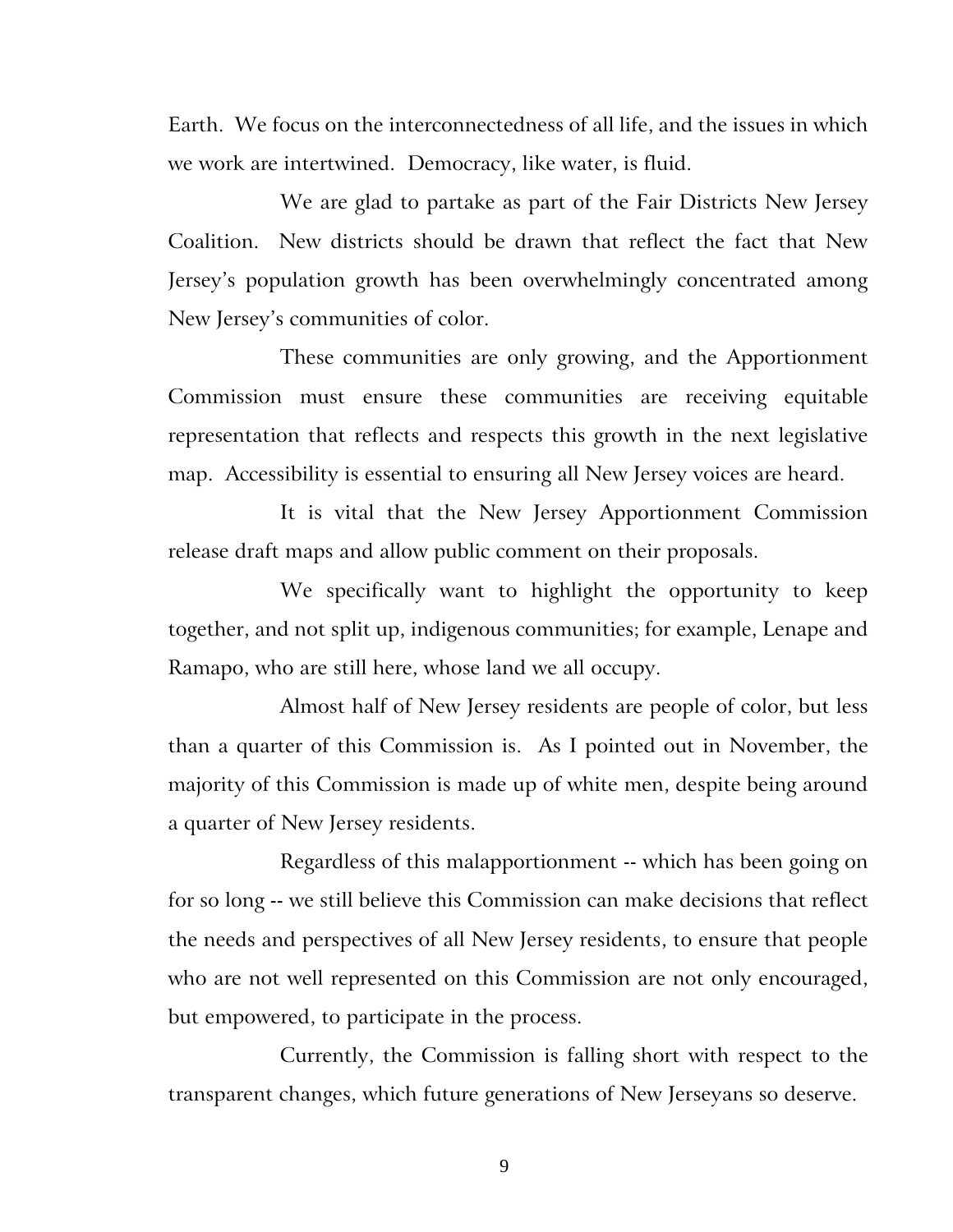There's still time for transparency and change.

Thank you for the opportunity, and we wish everyone peace and health in 2022.

MR. BARLAS: Thank you, Ms. Davis, for your very insightful comments.

Madam Secretary.

MS. MARTINEZ KRUGER: Mr. Chairman, the next speaker is Mr. Talib Morgan, followed by Mr. Thomas Pender, Jr.

**T A L I B M O R G A N:** Hello.

My name is Talib Morgan; I live in Scotch Plains, and this is my sixth year as a resident, homeowner, and passionate advocate for the representation of difference in our town.

And so I would like to ask for your consideration during the redistricting process.

Scotch Plains is an interesting town for our area of New Jersey. It is the home of an important first -- the first African American golf course in the country, Shady Rest Club, founded in 1921. And that happened because, even in 1921, African Americans were an important part of the fabric of our community.

This community has also long been an important home to the Italian community from Montazzoli, Italy, who moved here during the early 20th century.

You know, on Facebook recently, there was a post about -- on one of our community pages, where people were pointing out the report from -- of stats from United Van Lines, suggesting that New Jersey experienced a net-negative population change of people moving to or from the state;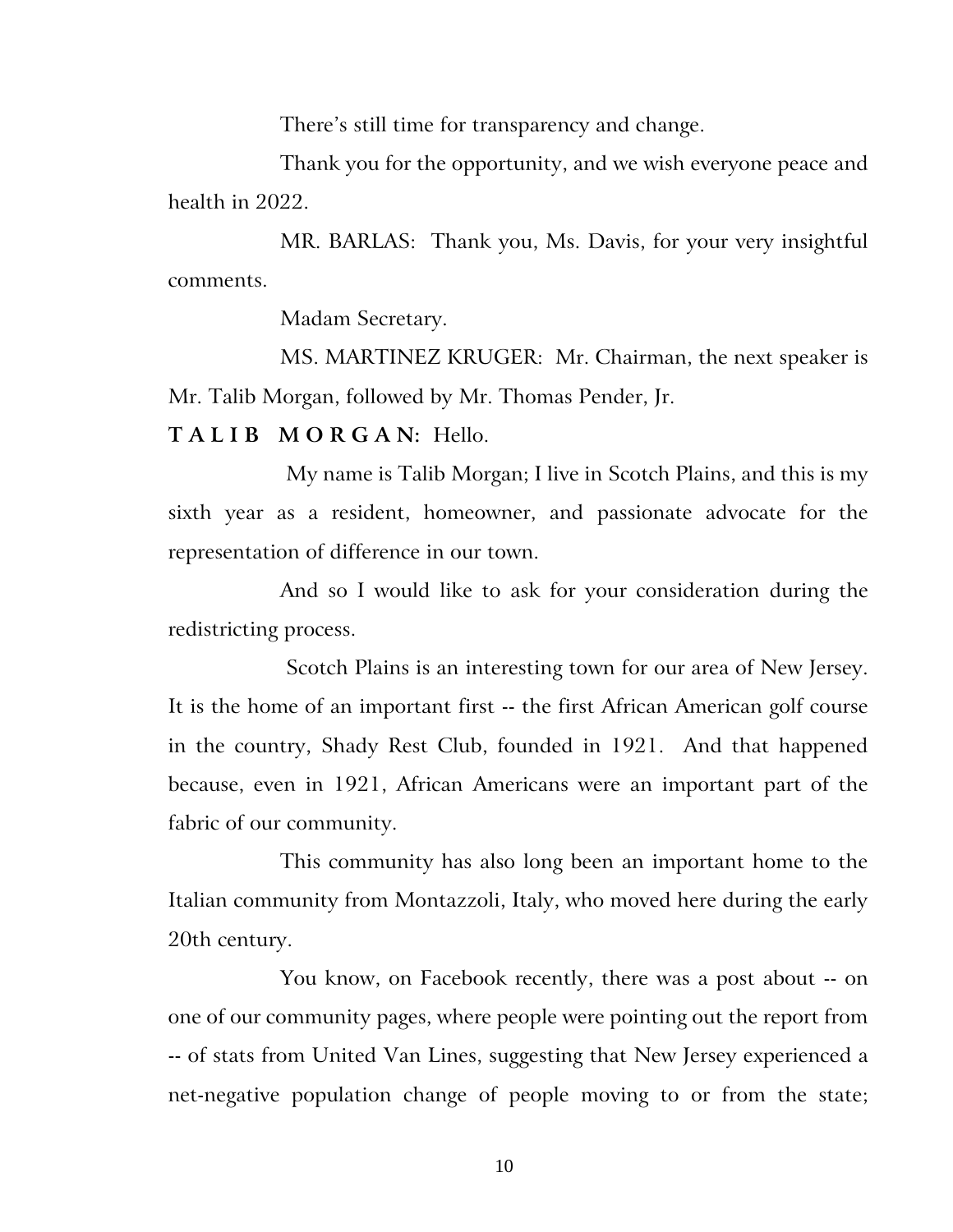meaning, about 20,000 people left the state, according to UVL. There was an enthusiastic discussion around that stat in Scotch Plains -- as there is about lots of things around here; people are very passionate -- but the blame was laid at the feet of everyone from the Governor, for generally being sucky - according to them -- to counties for their high tax rates, to overall cost of living. But we know the truth; and that is that New Jersey is a great place to live, and, in fact, we saw a population increase, according to the Census, often led by increasing numbers of Black and brown people who choose to call New Jersey *home*.

And what's happening in the State is happening in Scotch Plains, and in its sister community of Fanwood. And we've seen not just African Americans and Italians, but also an increasing number of Latinos, and South Asians, and East Asians, and many others moving into our community, making it more diverse, just as it's doing for the state.

And so it's my request that the Commission give due consideration to the ways our community is changing, both in the composition of the Commission and in the drawing of the legislative map, such that equitable representation is a focus and concern of the process; and that the map is reflective of an effort to value and appreciate the wonderful amalgam of difference our State has become.

Thank you.

MR. BARLAS: Thank you, Mr. Morgan.

Madam Secretary.

MS. MARTINEZ KRUGER: Mr. Chairman, the next speaker would be Mr. Thomas Pender, Jr., followed by Ms. Joan Peters.

**T H O M A S P E N D E R, Jr.:** Thank you.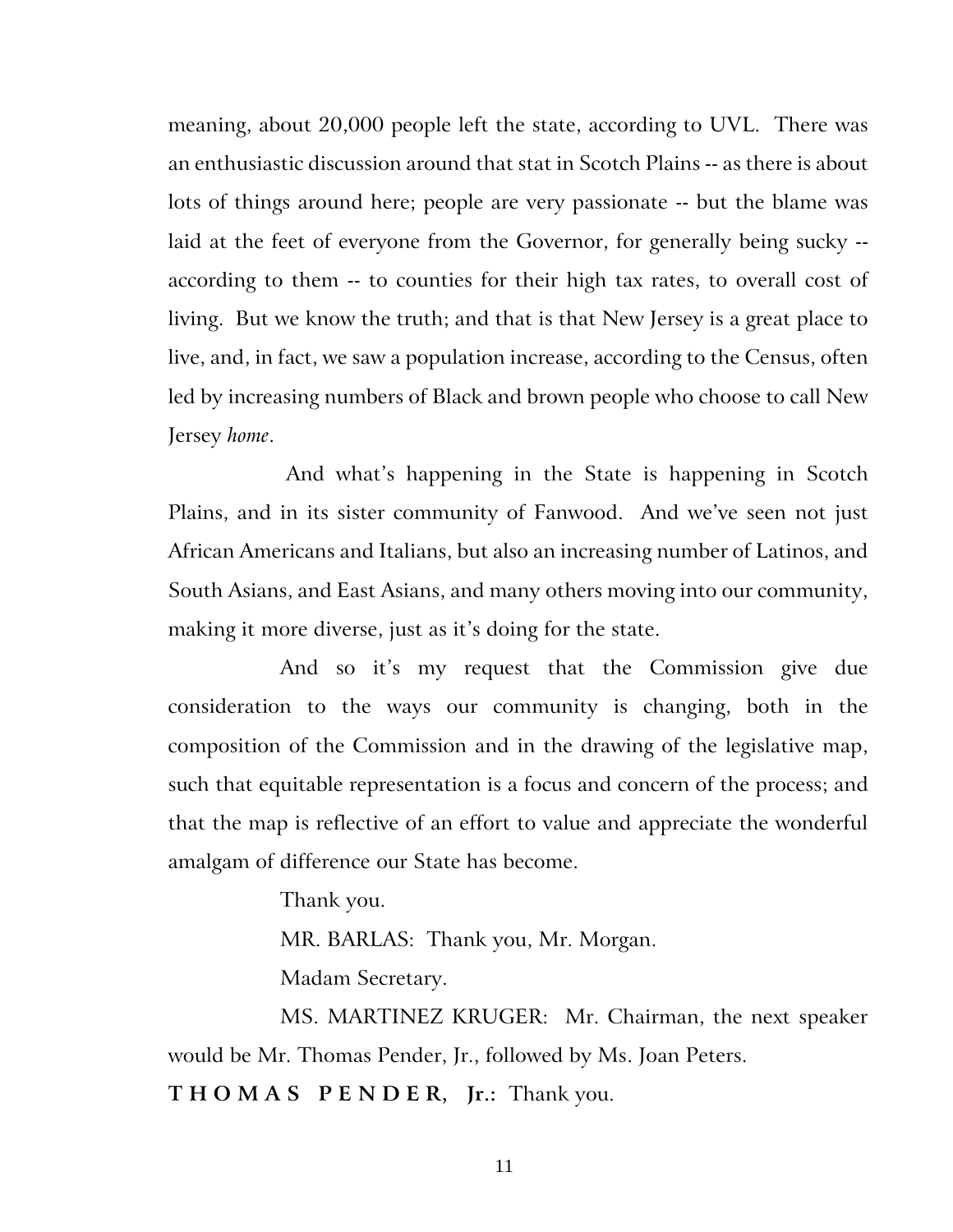Good morning, members of the NJ Apportionment Commission; Chairman Jones, and Chairman Barlas.

My name is Thomas Pender, Jr., and I'm a freshman at the New Jersey Institute of Technology, a STEM university located in Newark, New Jersey; and a member of the Trenton Branch Youth Council for the NAACP.

At NJIT I major in mechanical engineering, looking to minor in mathematics in the upcoming year. I am an aspiring (indiscernible) of our future, and a member of the recently reactivated NAACP Trenton Youth Council.

A lifelong New Jersey resident and registered New Jersey voter, I've lived in Piscataway for most of my life, but now reside in Hamilton, New Jersey.

Growing up in Piscataway opened my eyes to what the true meaning of *diversity* meant. Although not everyone is the same, with different backgrounds and different struggles, we can all find ourselves the will and a head held high.

The NAACP Trenton Youth Council is part of over 550 Youth and College Chapters all over the country. I'm a member of a group which comprises the next generation of Civil Rights leaders who are trying to make a difference and making waves now. In the NAACP, there are young people like myself, who are under the age of 25, who are leading change through Junior Youth Councils, Youth Councils, high school chapters, and college chapters, who are actively involved in the fight for Civil Rights and social justice. Part of our national vision is to advance the economic, educational, social, and political status of African Americans, and other racial and ethnic minorities, and their harmonious cooperation with other peoples.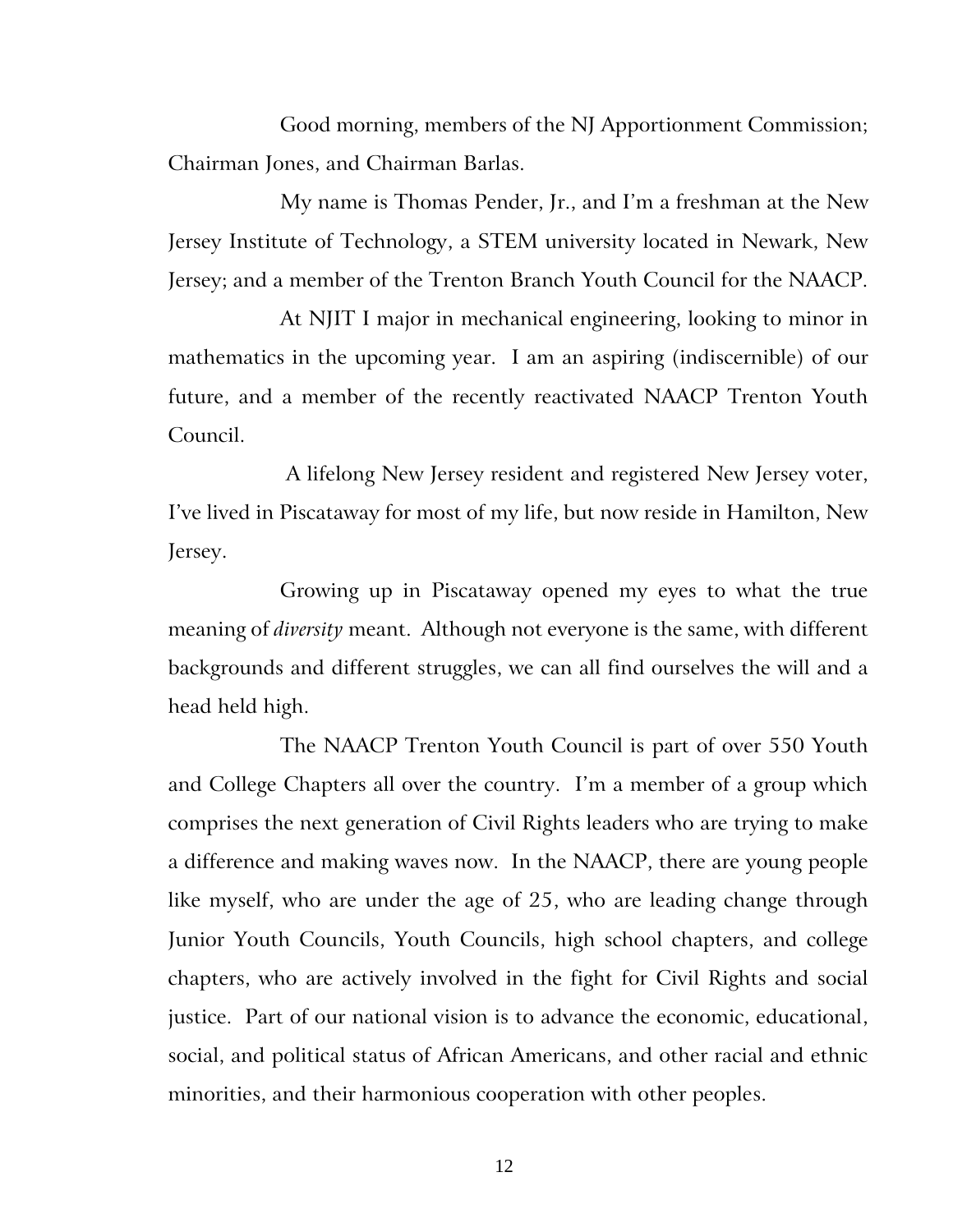Just a few weeks ago, on December 4, we began our convention here at The College of New Jersey, TCNJ, where we convened to discuss issues that are important to us. Redistricting and reapportionment were discussed as topics that are important to us.

It is because of the above that I'm here to testify today about reapportionment.

History and the present teach us that the most intense assault on the voting rights of Black people, and other people of color, are waged (indiscernible) at this moment -- when people of color are on the verge of using new or existing political power.

We urge the Commission that, rather than embrace their repressive tactics of the past, we look to the future and draw a map that will lead to a more inclusive democracy in our State.

By all indications, New Jersey will only get more diverse in the future. Our next legislative map must also recognize that communities of color are likely to be an even larger percentage of New Jersey's population in the future, and be drawn in a way so that, as communities of color grow, so will their political opportunities for greater representation.

Additionally, the Commission should commit to making proposed maps publicly available prior to certification, and hold hearings providing the public the opportunity to weigh in before a final vote on certification is held.

A deserved "thank you" goes to the NJ Institute of Social Justice, who assisted the New Jersey Conference NAACP Youth Committee in preparing my testimony, and those of the NAACP students who have previously testified before you and the Redistricting Commission.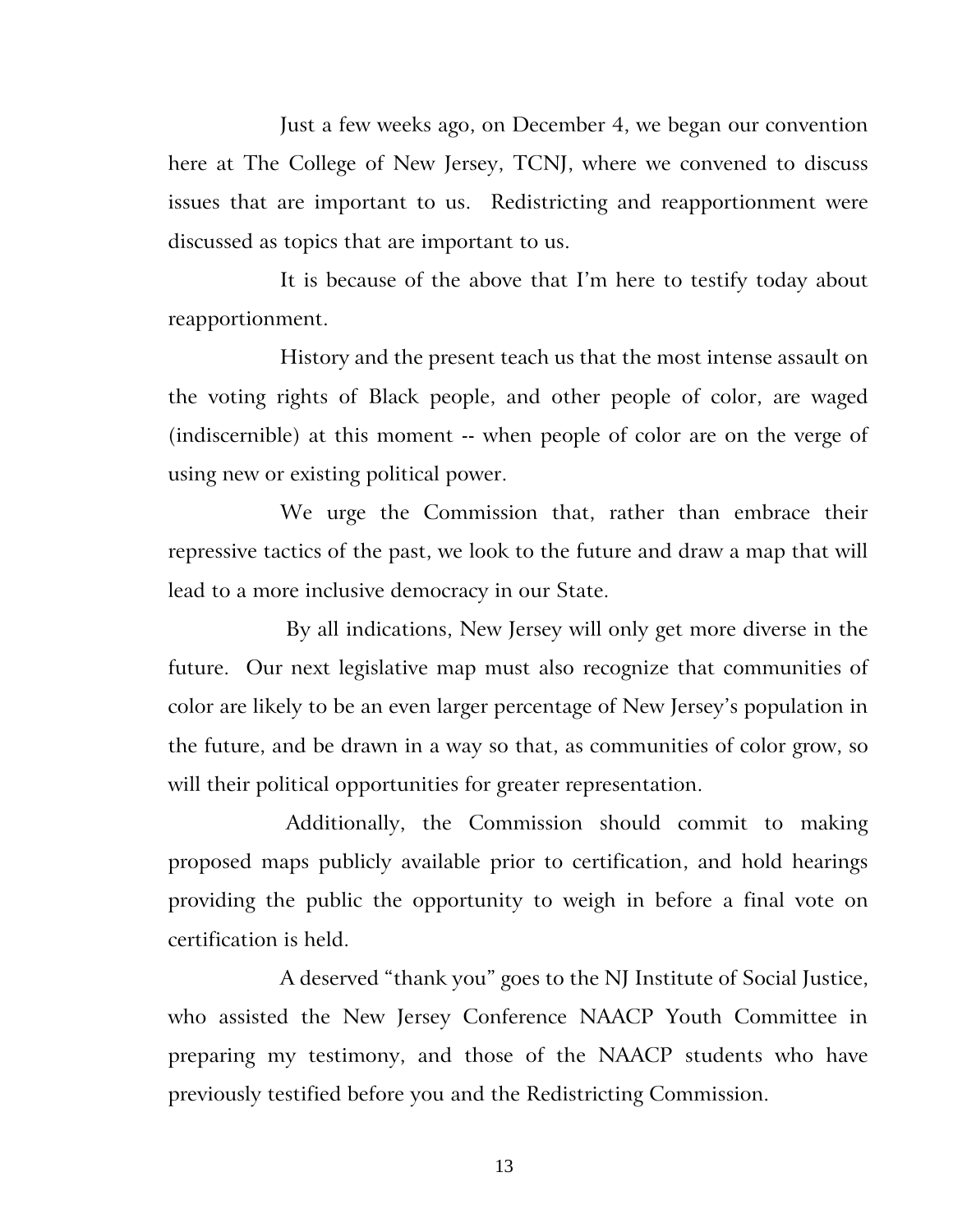Thank you for your time.

MR. BARLAS: Thank you, Mr. Pender, for your very thoughtful and deliberate comments.

Madam Secretary.

MS. MARTINEZ KRUGER: Mr. Chairman, the next speaker is Ms. Joan Peters, followed by Mr. Keshawn Porter.

**J O A N** P E T E R S: Good afternoon, and thank you for allowing us to testify.

My name is Joan Peters, and I live in Clark; but I'm civically engaged in the Scotch Plains-Fanwood community, with grandchildren in the Scotch Plains School District -- and I'm very anxious about that.

I'm also a Board Member of Social Justice Matters, based here in Scotch Plains. And so I am testifying, asking for fairness for every voter.

Scotch Plains-Fanwood is predominantly white, with a growing population of people of color, as you've heard from Talib. We are bordered by Plainfield, a predominantly Black community with rich history; and Westfield, which is similar in makeup to SP-F; and Clark, which is almost all white.

Our District represents, for me, what districts should be -- where all votes (*sic*) can be heard and represented fairly. As the percentage of people of color rises -- as it has in the last Census, and will likely continue in the future -- we need maps across the state to be drawn in a way so that as communities of color grow, so do their political opportunities for greater representation.

I am here to ask for fair representation for all New Jerseyans of any color or political party. I want New Jersey to stand out for promoting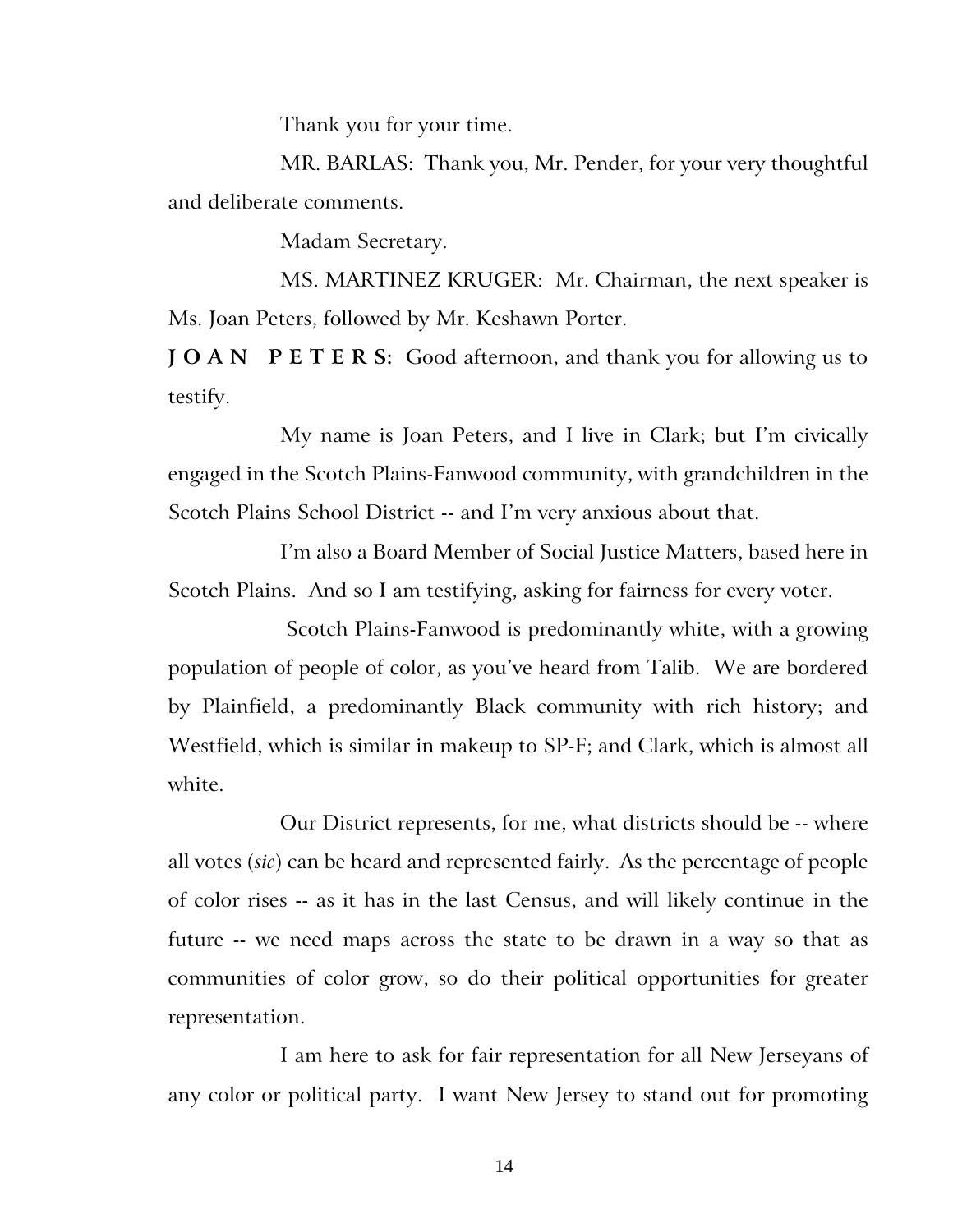democracy. Let us lead the way so that voters can choose their leaders, rather than the leaders choosing their voters.

I recognize that the majority of the members of the Commission are white men, but I am asking you to make decisions that reflect the needs and perspectives of all New Jersey residents, by drawing maps in a fair way to ensure that people of color, and other groups not well represented on this Commission -- like the LGBT community and women -- are empowered to participate in this process.

I want to say that, after hearing Judge Carchman's comments, I am very encouraged. So I hope you will do the fair thing.

Thank you for your time.

MR. BARLAS: Thank you, Ms. Peters, for your comments. Madam Secretary.

MS. MARTINEZ KRUGER: Mr. Chairman, the next speaker is Mr. Keshawn Porter; followed by Ms. Saneitta Wicks.

**K E S H A W N P O R T E R:** Good morning, Chairmen Jones and Barlas, and other members of the Apportionment Commission.

My name is Keshawn Porter; I live in East Orange, which is in the Greater Newark area.

I am here to testify about important features of my community.

I'm currently a junior attending Rowan University, majoring in law and justice with a minor in psychology. After my tenure at Rowan, I aspire to be a parole officer for the State of New Jersey.

As a student, I am active on campus, with membership in Alpha Phi Sigma Criminal Justice Honor Society, and a Resident Assistant. But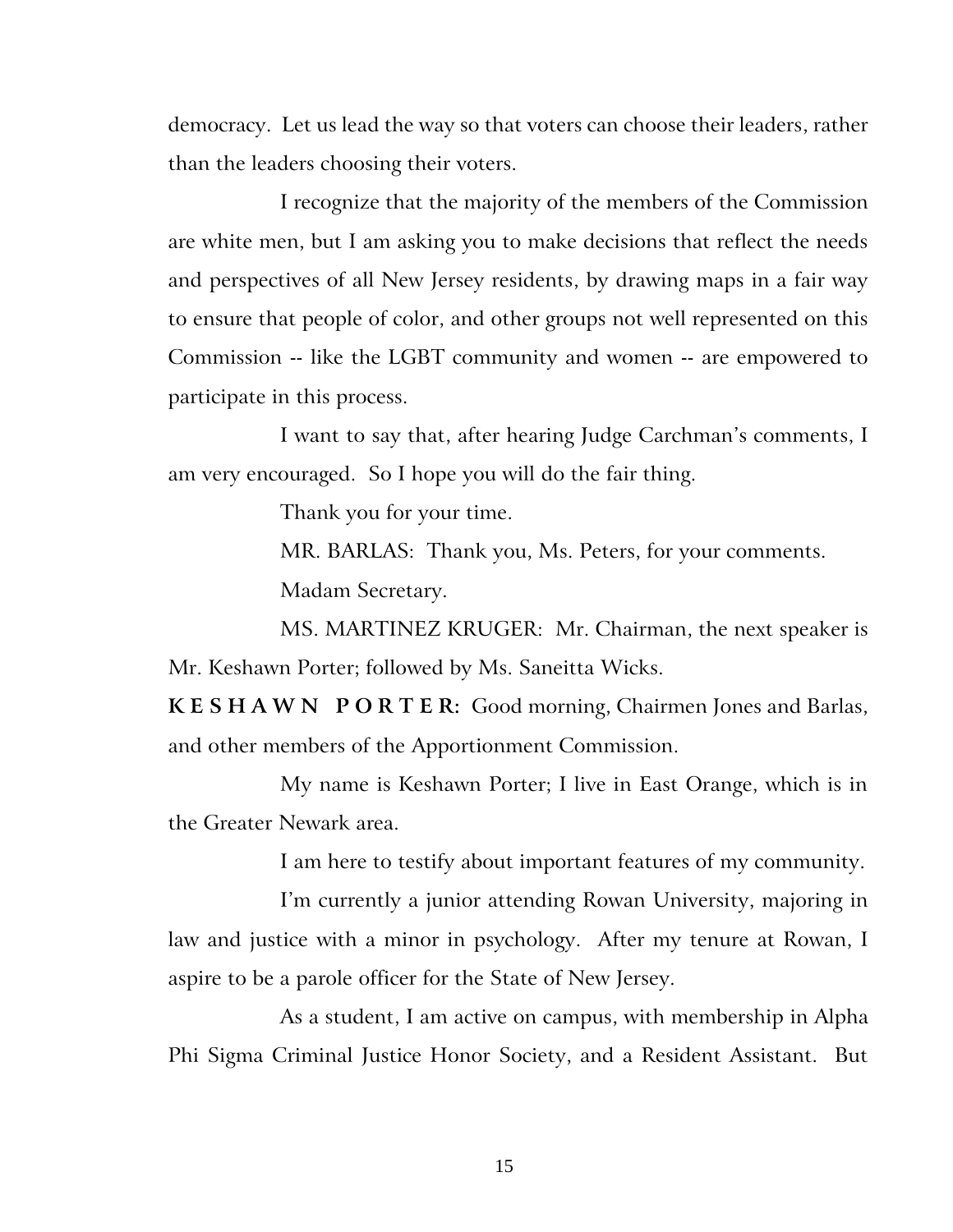today, I'm here in my capacity as Assistant Secretary of the Rowan University Chapter of the NAACP.

My community is largely made up of African American families, families who just continue building. Many of these African Americans are enrolled in the public school system. Many of the families who live in East Orange are unable to afford to send their children to private schools due to economic barriers, so they enroll their children into free public schools.

My community is bordered by Newark to the east, Orange to the west, and Highway 280 to the north. East Orange is near Branch Brook Park, and is in close proximity to Eagle Rock Reservation.

My community includes East Orange Campus High School, East Orange STEM Academy, Sojourner Truth Middle School, and Main Street in Orange, New Jersey. My community is split between the 10th and the 11th Congressional Districts, and is in the 34th Legislative District.

Some of the issues that are most important to us are gun violence and access to healthy foods in East Orange.

In the media, we see gun violence happening on a daily basis. Every day, we hear about shots-fired incidents, and there are no arrests being made -- only open investigations.

We would like the County officials and government officials to collaborate to effectively decrease gun violence, and provide resources directly into the community to combat gun violence.

In terms of access to healthy foods, we only have one Whole Foods in our area, which is expensive and creates a financial barrier. If the elected officials would advocate for the decrease in the amount of fast food restaurants in East Orange, and more healthy, but affordable food places in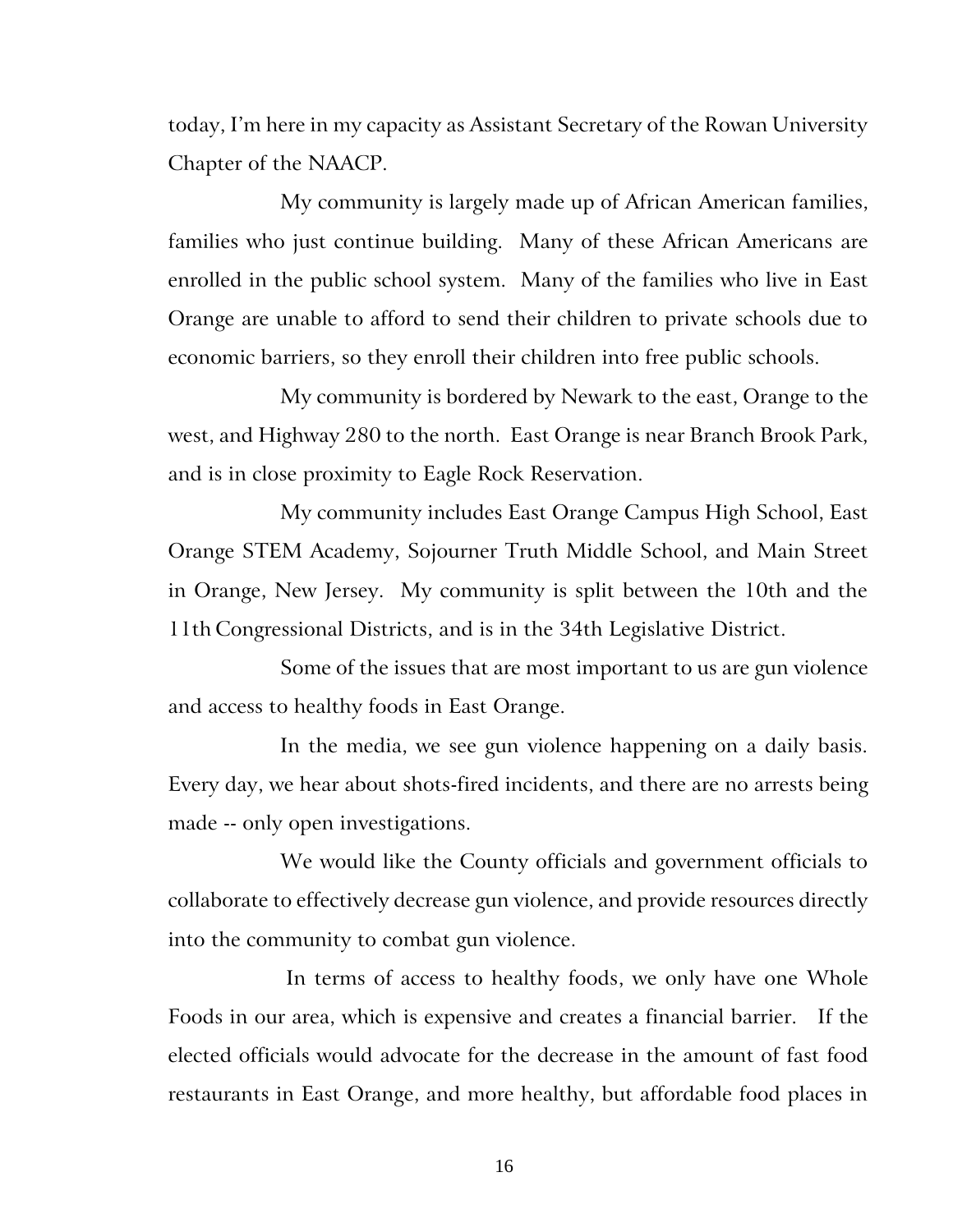East Orange, we can decrease the rates of obesity, high blood pressure, and all these other chronic health diseases that are in East Orange.

My community is a lot like Newark, another urban community in the area that has gun violence and limited access to healthy food places. We see places like Millburn and West Orange, Verona, and other communities that do not face similar problems.

To sum this all up, the greater East Orange area is a tight-knit community with deep roots in the area, and we hope to be well represented in the new district maps.

To quote the NAACP Legal Defense Fund, "Achieving equal representation and being able to cast equal and effective votes depends, in part, on redistricting or reapportionment maps that are drawn fairly to reflect and respect our communities."

Therefore, I ask that you take my testimony, and that of my peers, into consideration when drawing the map.

I thank the Commission for listening to me today, and ask that you consider keeping my community together when drawing new maps, to the extent it is possible, without in any way diluting minority voting power, or otherwise violating the law or fair redistricting principles.

 Again, thank you, and it was a pleasure speaking with you all today.

MR. BARLAS: Thank you, Mr. Porter, for your very, very insightful comments. And I know I speak for Co-Chair Jones when I say it's nice to have somebody from Essex County testifying.

And I think he feels a little more special because he's from East Orange. (laughter)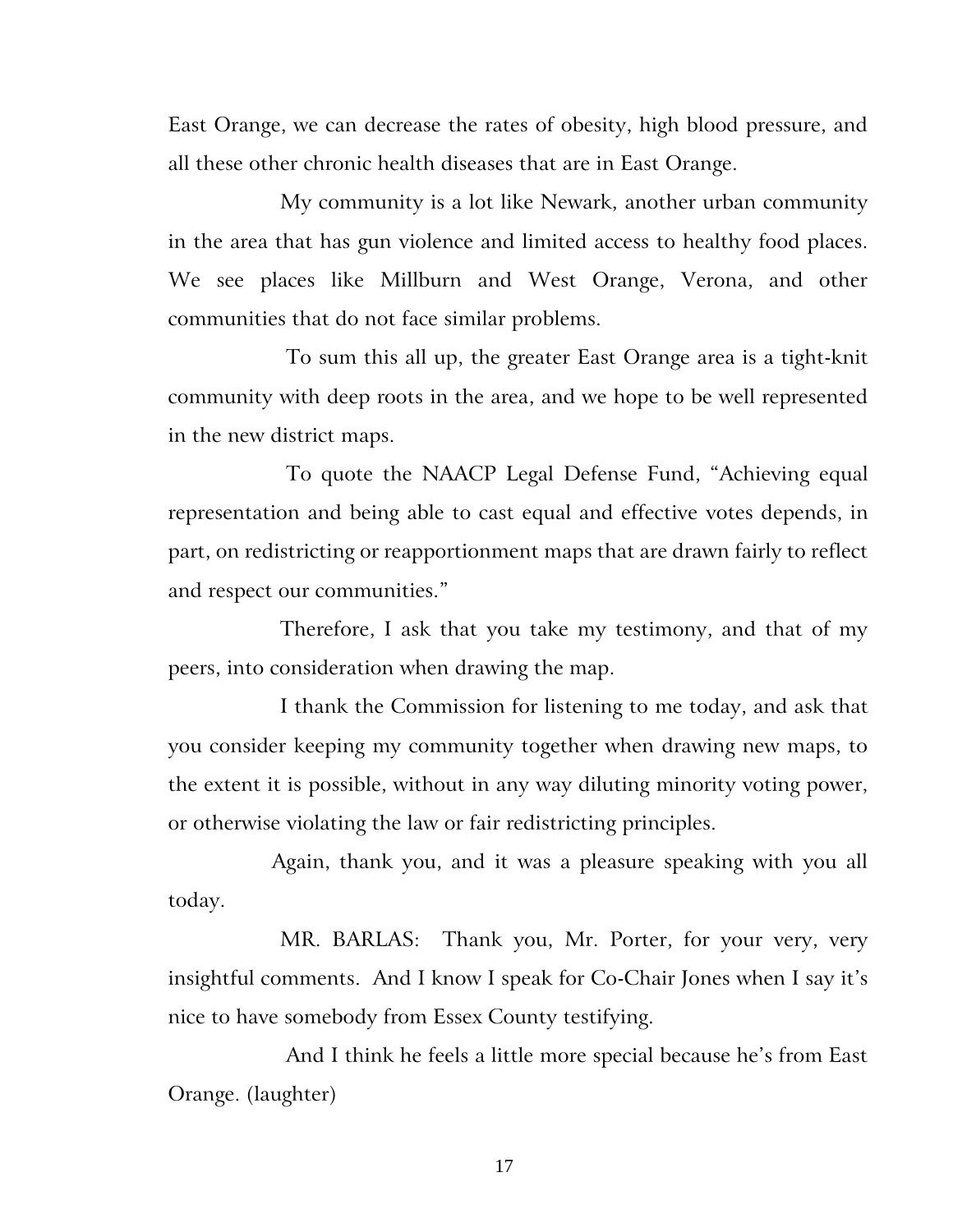Thank you.

Madam Secretary.

MS. MARTINEZ KRUGER: Mr. Chairman, the next speaker is Ms. Sanietta Wicks, followed by Ms. Amy Winkler.

**S A N I E T T A W I C K S:** Good morning, Chairman Jones and Chairman Barlas, and other members of the Reapportionment Commission.

My name is Sanietta Wicks, and I'm a senior at The College of New Jersey, where my major is criminology, and a sociology minor.

My career goal is to become a lawyer; and on-campus, I am active in participating in campus life. I'm active within my sorority, the Black Student Union, and I'm also a peer educator for the Anti-Violence Initiatives.

And today, I'm here in my capacity as a member of TCNJ's NAACP Chapter.

I live and go to church in Newark, New Jersey; I'm a member of the Pentecostal Church of God here; and I testify about the importance of the future of my community.

My community is largely made up of Black and Hispanic families; some of whom attend my church are a vital part of my larger community.

The common languages spoken within my community are English, Spanish, and Portuguese; and my community is located in the Essex County area, bordered on the south by East Orange -- South and East Orange, Irvington, and Bloomfield. And Newark is roughly bounded by Raymond Boulevard, Mulberry Hill, and Washington; and is divided into four political parts, or Wards: East, West, and South, and North Ward, and Central Ward.

I currently live--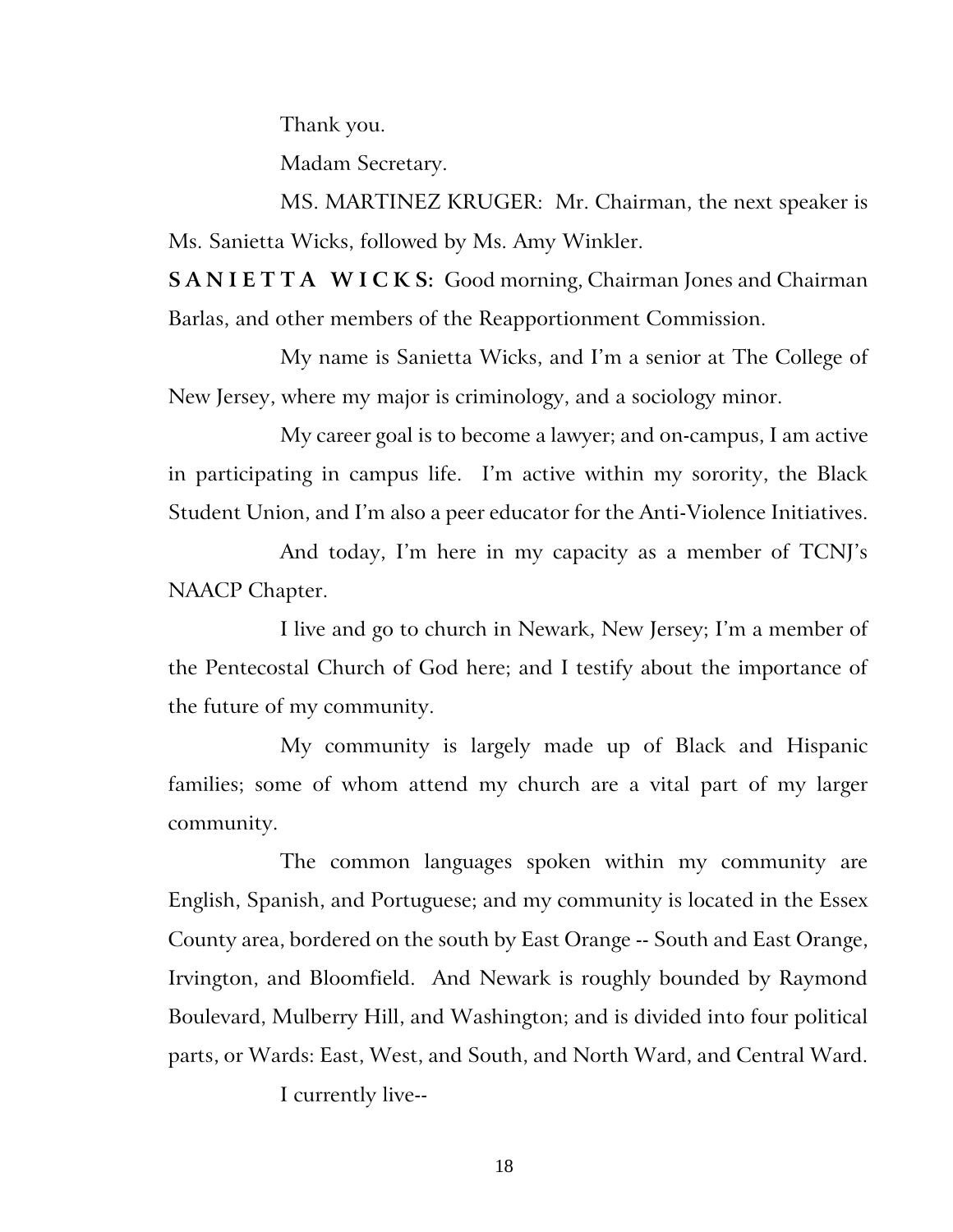(testimony interrupted)

Sorry; I apologize.

(Indiscernible); I currently live in Newark, New Jersey, like I said before; and my community is a part of the 28th Congressional District.

Some important issues to address in my City are education and healthcare. (Indiscernible) the total of 36 schools, and our public schools are poorly funded; not to mention the hike in diabetes -- are the two most important conditions. Furthermore, Newark, New Jersey, has a history that is deeply rooted in cultures.

With that being said, I hope to be represented well in the new district maps.

So I thank the Commission for listening to me today, and I ask that you consider keeping the community together, and then drawing new maps to the extent that it's possible, without any diluting of minority voting powers and otherwise violating the law of fair redistricting principles.

And before I go, I want to say to those listening to this hearing, that your testimony is important. The New Jersey State Conference of the NAACP Youth and College Council will encourage you -- that you can testify. And to quote Leah Aden, Deputy Director of Litigation at the LDF, "The lines we draw give Black communities access to allow us to elect representatives that can work to serve our policy interests in justice, jobs, high quality education, and healthy communities."

It is my hope that my testimony here today has encouraged others, especially young people, to testify.

> Again, thank you for your time, and thank you. MR. BARLAS: Thank you, Ms. Wicks.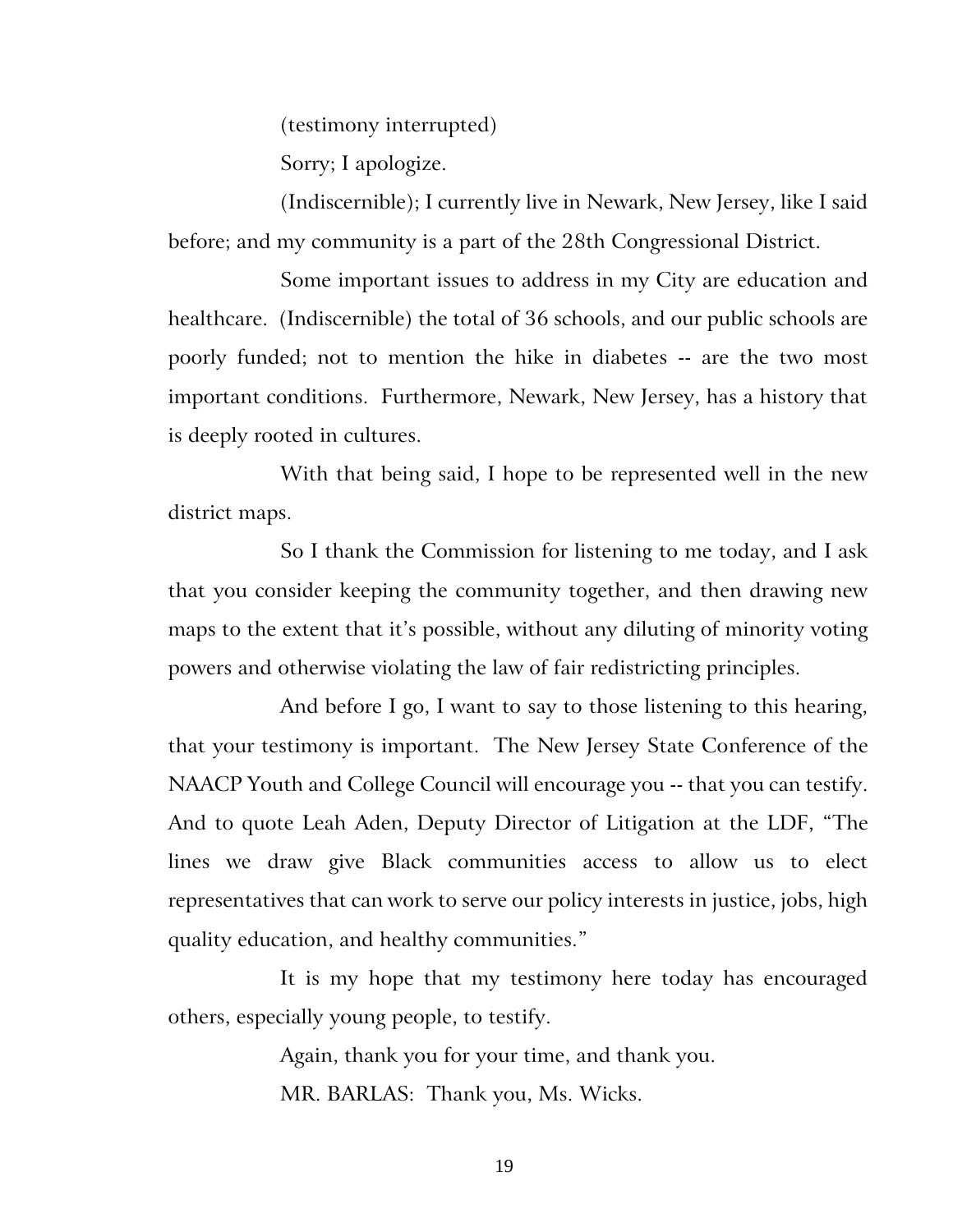And I think I can safely say, on behalf of my fellow Commissioners, that we totally agree with you. The more people who do participate in this process, the more people who do come in and give us their testimony -- it is greatly, greatly appreciated and needed, quite frankly. And look, the more young people who want to participate in this process -- that's great. I mean, we would love to see that more than anybody else.

So thank you again for taking the time, Ms. Wicks.

Madam Secretary.

MS. MARTINEZ KRUGER: Mr. Chairman, the next speaker is Ms. Amy Winkler.

**A M Y W I N K L E R:** Thank you.

Good afternoon. My name is Amy Winkler; I live in Fanwood Borough in Union County, part of the 22nd District, where I have resided for more than 20 years.

I'm here to testify about some features of my community, and to request that districts be drawn to give voice to the growing populations of people of color in New Jersey.

Fanwood is roughly a square mile in size, and surrounded on three sides by Scotch Plains Township. The two municipalities share a school district and, in many ways, we see ourselves as one large community. Lots of the people in our community grew up here, and chose to buy homes and raise their own families here; other people moved to our community because of the schools.

Locally, we typically refer to the community as *SP-F*, for *Scotch Plains-Fanwood.* While still predominantly white, like much of New Jersey we've seen growth in the population of people of color in our community.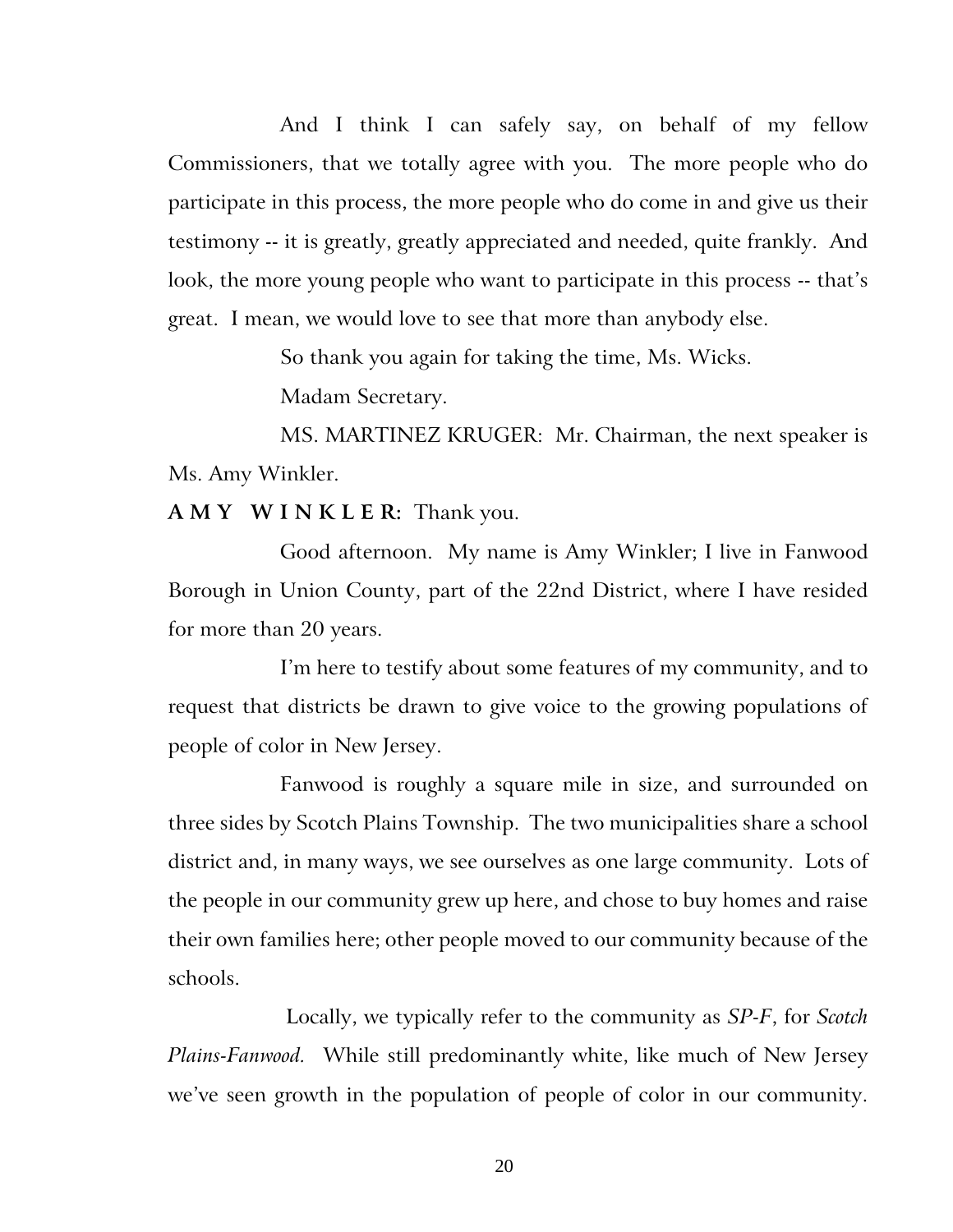We have a rich diversity of populations here, and we take pride in that diversity. We have two historically Black neighborhoods, as well as a historically strong Italian community here.

In recent years, we've seen growth in our Latin, East Asian, and particularly South Asian populations. We're home to Shady Rest, the first Black country club in the United States, which was established in 1921, and was listed in the *Negro Motorist Green Book.* We're also home to the late Malcolm E. Nettingham, one of the original five Tuskegee Airmen, who lived most of his life here and for whom one of our middle schools was recently renamed.

Our community is, in some ways, a lot like Westfield, the municipality immediately east of us. We are similar in socio-economic ways, and many of the people from SP-F shop, attend religious services, and socialize with friends in Westfield. Both communities are known for their schools.

To our west is the City of Plainfield. While our racial and socioeconomic makeup is different from Plainfield, increasingly businesses and friendships draw people across the border in both directions.

Now that the State's population is nearly 50 percent people of color, and growing, it's critically important that New Jersey's districts be drawn so that people of color have the opportunity to pick their chosen representatives for at least half the seats.

To sum this up, it's important that we keep Scotch Plains and Fanwood together in the same District, since we really do see ourselves as one community. I ask that the Commission consider a map that is reflective of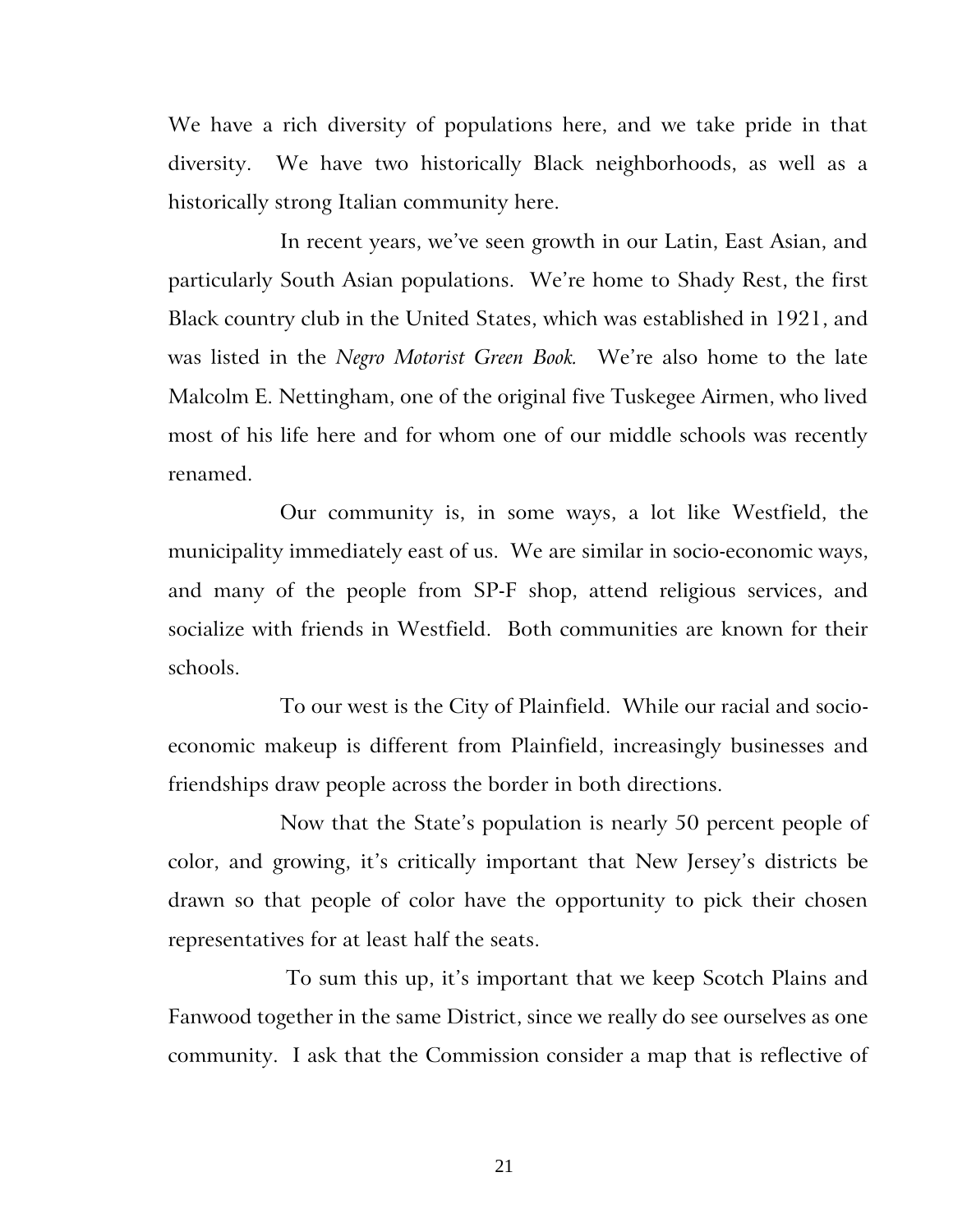the population shifts we've seen in the last decade, and gives voice to the growing populations in New Jersey.

I also ask that the Commission make their proposed maps available to the public, and hold hearings providing the public the opportunity to weigh in before a final vote on certification is held.

I want to thank the Commission for holding at least 10 public hearings on this, and for allowing me to share my testimony today.

MR. BARLAS: Thank you, Ms. Winkler, for taking the time to come and testify before us today.

Madam Secretary.

Mr. Chairman, there are no other speakers present.

MR. BARLAS: Anybody else join in who wishes to testify? (no response)

Chairman Jones, anything?

MR. JONES: No, Mr. Chairman.

I think, you know, that sums it up.

You know, I'm just hoping that over these next several meetings that we have more input from the public. I commend all those who participated and shared their thoughts and comments; especially Judge Carchman, with a very, very thorough overview of your expectations in terms of the standards that we should be guided by and focused on.

> So, Mr. Chairman, that's all I have on behalf of our delegation. MR. BARLAS: Thank you, Co-Chair Jones. Judge Carchman, anything further? JUSTICE CARCHMAN: No, thank you. MR. BARLAS: All right.